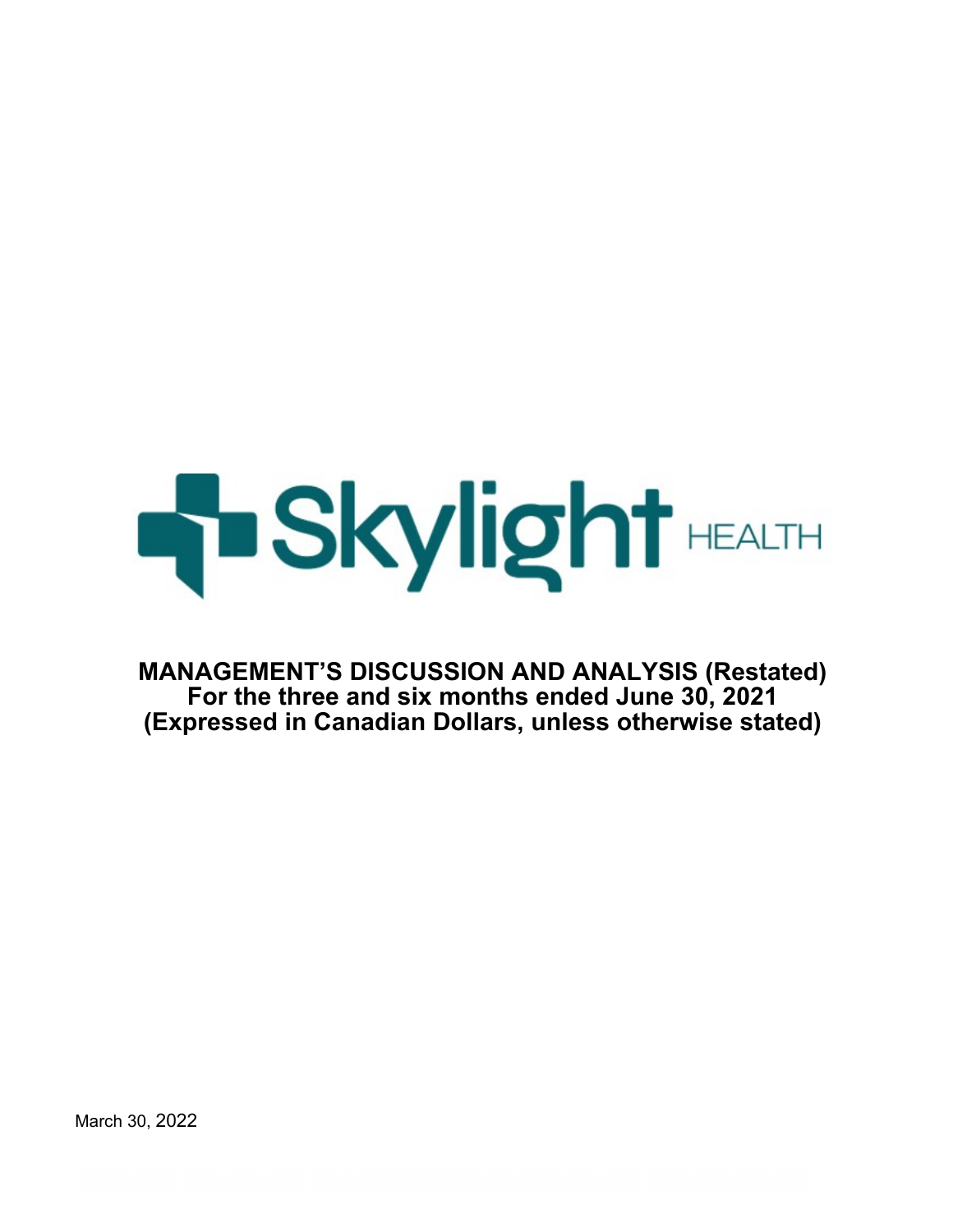## **Introduction**

The following management's discussion and analysis ("MD&A") of the financial condition and results of the operations of Skylight Health Group Inc. (the "Company", "SHG", "we", "us", "our") constitutes management's review of the factors that affected the Company's financial and operating performance for the three and six months ended June 30, 2021. This MD&A was written to comply with the requirements of National Instrument 51-102 – Continuous Disclosure Obligations.

This discussion should be read in conjunction with the restated condensed interim consolidated financial statements of the Company for the three and six months ended June 30, 2021, together with the notes thereto. Results are reported in Canadian dollars, unless otherwise noted.

The Company's restated consolidated financial statements and the financial information contained in this MD&A are prepared in accordance with International Financial Reporting Standards as issued by the International Accounting Standards Board ("IFRS"). In the opinion of management, all adjustments (which consist only of normal recurring adjustments) considered necessary for a fair presentation have been included. Information contained herein is presented as at March 30, 2022, unless otherwise indicated.

The MD&A makes references to certain non-IFRS measures, including certain industry metrics. These metrics and measures are not recognized measures under IFRS, do not have meanings prescribed under IFRS and are as a result unlikely to be comparable to similar measures presented by other companies. These measures are provided as information complimentary to those IFRS measures by providing a further understanding of our operating results from the perspective of management. As such, these measures should not be considered in isolation or in lieu of review of our financial information reported under IFRS. This MD&A uses non-IFRS measures including "EBITDA", "adjusted EBITDA". EBITDA, and adjusted EBITDA are commonly used operating measures in the industry but may be calculated differently compared to other companies in the industry. These non-IFRS measures, including the industry measures, are used to provide investors with supplementary measures of our operating performance that may not otherwise be apparent when relying solely on IFRS metrics.

For the purposes of preparing this MD&A, management, in conjunction with the Board of Directors, considers the materiality of information. Information is considered material if:

- (i) such information results in, or would reasonably be expected to result in, a significant change in the market price or value of SHG's common shares;
- (ii) there is a substantial likelihood that a reasonable investor would consider it important in making an investment decision; or
- (iii) it would significantly alter the total mix of information available to investors. Management, in conjunction with the Board of Directors, evaluates materiality with reference to all relevant circumstances, including potential market sensitivity.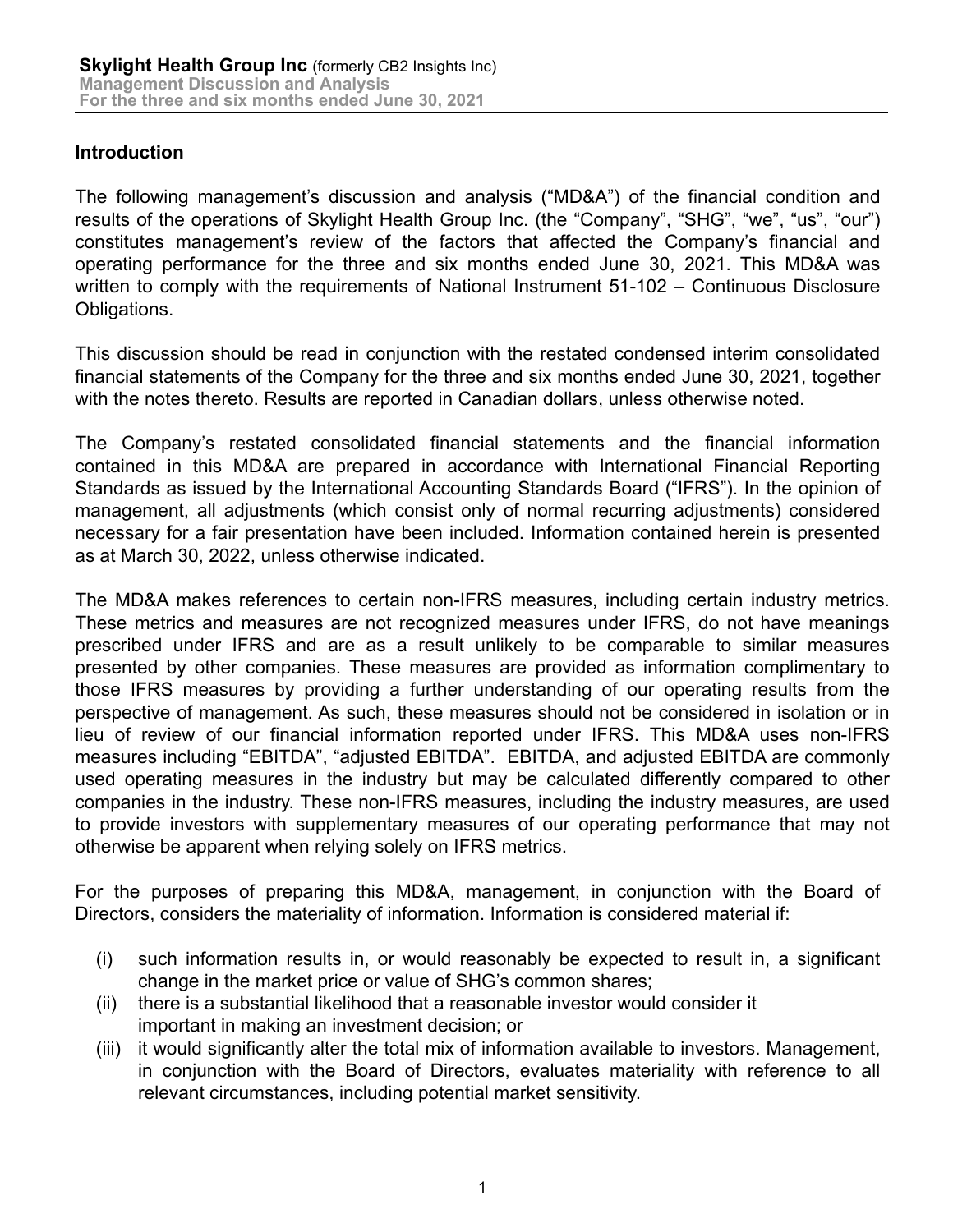Further information about the Company and its operations can be obtained from the offices of the Company or on SEDAR at www.sedar.com.

#### **Restatement of previously issued condensed interim consolidated financial statements for the correction of an overstatement of trade receivable and revenue**

Subsequent to the original issuance of its condensed interim consolidated financial statements, the Company identified errors related to the accounting treatment of certain revenue transactions. The Company overstated revenue and accounts receivable due to not properly recording price concessions as a reduction of revenue. The Company concluded that the impact was material to the Company's condensed interim consolidated financial statements prepared according to IFRS and have restated the impact of these errors. Refer to note 18 of the restated condensed interim consolidated financial statements as at June 30, 2021.

## **Company Overview**

Skylight Health Group Inc. ("SHG" or the "Company"), is a healthcare services and technology company, working to positively impact patient health outcomes. The Company operates a US multi-state primary care health network comprised of clinics providing a range of services from primary care, sub-specialty, allied health, and laboratory/diagnostic testing. The Company is focused on helping small and independent practices shift from a traditional fee-for-service (FFS) model to value-based care (VBC) through our proprietary technology, unique data analytics and our robust operations infrastructure. In a FFS model, payors (commercial and government insurers) reimburse on an encounter-based approach which puts a focus on volume of patients per day rather than creating positive patient outcomes. In a VBC model, providers are rewarded for keeping patients healthy and lowering unnecessary health costs instead of volume of services. VBC will lead to improved patient outcomes, reduced cost of delivery and drive stronger financial performance from existing practices

As of June 30, 2021, the balance sheet had a cash balance of \$11.8 million. The Company has continued to position itself to see rapid organic and acquisition-based growth in the coming quarters as it remains focused on shifting its clinical operations to a VBC model.

The Company was founded in 2014, by founders with over 50 years of collective experience in clinical practice management in Canada and the US, as owners, operators, and consultants to outpatient medical centers across a variety of specialties from primary care, urgent-care, subspecialty, and allied health & wellness. SHG is founded on a model designed to drive towards helping small and independent practices adopt value-based capabilities and take on varying levels of risk. SHG positions itself as the disruptor to legacy health networks. Providing an opportunity to consolidate with SHG while maintaining patient treatment quality, accessibility and affordability and preserving the way healthcare should be delivered. SHG also positions itself to partner with health plans as they aim to provide more comprehensive care services to patients across varying risk groups and capitation models to lower the cost of downstream costs.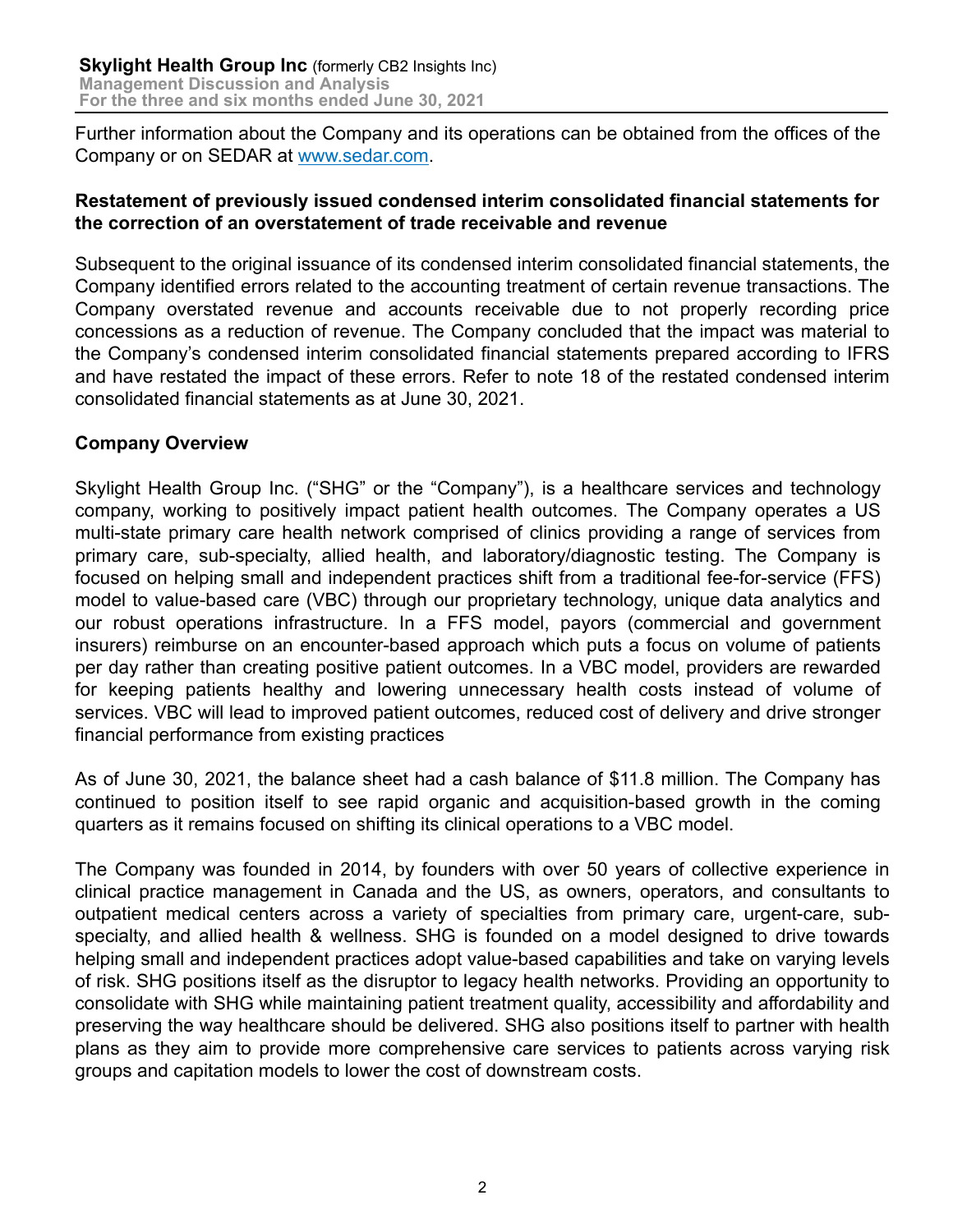SHG practices offer both in-clinic and virtual care services through telemedicine and remote patient monitoring. As part of developing the infrastructure for improved access within its practices, the Company expects to expand service offerings to patients based on quality improvement plans aimed at population and patient health management.

Finally, SHG has a disciplined operating model that allows the Company to deliver desired results in a time-efficient and cost-effective manner to its clients and to run a fiscally responsible business.

## **Segmentation**

The Company's current revenue is generated predominantly through its medical services segment (Medical Services segment). In 2019, medical services were categorized as uninsured medical services. In 2020, the Company expanded significantly into insurable services which is where it expects to see its strongest growth in future periods. The Company has reported both insurable and uninsured services including its subscription services in a single consolidated medical services operating segment.

The Company also derives a small but growing segment of revenue from projects in its Technology & Data Analytics division as well as its Contract and Research division (Software and Corporate segment). While both divisions are new, the Company expects growth in these areas as the Company's offerings and the industry matures moving forward.

## **Key Highlights**

The following are the major highlights of SHG's operating results for the three and six months ended June 30, 2021 compared to the three and six months ended June 30, 2020:

## **Financial Highlights**

- During the quarter, the Company has achieved a major milestone in revenue. Revenues for the quarter were \$9.9 million, compared to \$3.7 million for 2020, an increase of 168%. This increase was primarily due to additional revenue being contributed by the clinics acquired during the fiscal year ended December 31, 2020 and the six months ended June 30, 2021, slightly offset by the decrease of revenue in legacy fee for services business, as the Company focuses on value-based care.
- Gross profit was \$6.1 million for the quarter, compared to \$2.6 million for 2020. Gross margin was 62% for the quarter, compared to 71% for 2020. As the Company has focused on valuebased care, the majority of the revenue in Q2 2021 is from insurable services business which have lower margins than the legacy fee for services business.
- Operating expenses were \$10.2 million for the quarter, compared to \$2.6 million for 2020, an increase of 289%. This increase is mainly attributed to growth in salaries and wages due to acquisitions, recruitment of key leadership and affiliated share-based compensation, marketing & business development and professional fees for acquisitions, graduation to the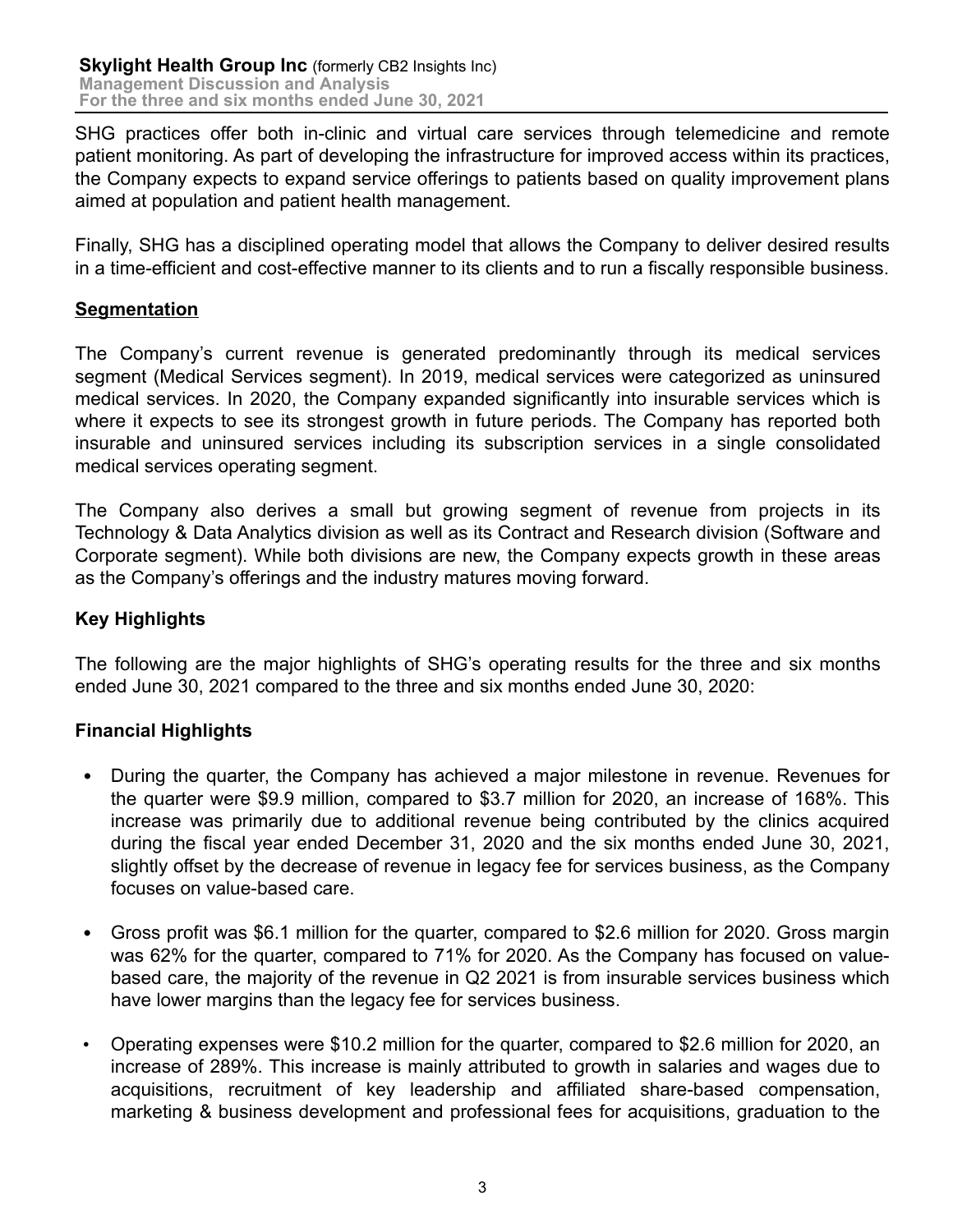TSX Venture Exchange ("TSX-V") and Nasdaq Stock Market ("Nasdaq") and building a national Skylight brand.

- Loss from operations was \$4.1 million for the quarter, compared to \$19.9 thousand for 2020. The decrease is mainly attributed to non-cash expenses of \$1.7 million related to share-based compensation in 2021 for the recruitment of key leadership, management, operational and board hires, and depreciation and amortization.
- Adjusted EBITDA for the three months ended June 30, 2021 was a loss of \$2.1 million compared to a gain of \$0.4 million in 2020. The decrease was mainly due to salaries and wages related to the recruitment of key leadership, management and operational hires and share-based compensation as part of the employee stock option plan and professional fees (legal fees of \$0.2 million, accounting fees of \$0.3 million, consulting fees and other of \$0.2 million and investor relations fees of \$0.1 million during the three months ended June 30, 2021).
- The Company incurred negative cash-flow from operations for the six months ended June 30, 2021 of approximately \$4.3 million compared to positive cash flow from operation of \$0.9 million in 2020 primarily due to higher salaries and wages, marketing and business development costs and professional fees to support future growth.

## **Operating Highlights**

- On March 16, 2021, the Company appointed Mr. Patrick McNamee as Chairman of the Board. Mr. McNamee succeeds Norton Singhavon who will remain involved as an active member of the Board. Mr. McNamee has previously acted as EVP and COO of Express Scripts, where he led all major activities of the \$120B+ technology-driven pharmacy benefit management company.
- On April 5, 2021 (the "Closing Date"), the Company acquired 100% of the membership interest of Colorado based Primary Care Clinic Group, Rocky Mountain for a total cash consideration of \$13.3 million (US\$10.7 million).
- On April 7, 2021, the Company signed a partnership agreement with ClinEdge to bring clinical research to primary care practices across the Company.
- On May 13, 2021, the Company received conditional approval from Nasdaq to list its issued and outstanding common shares on Nasdaq. On May 25, 2021, the Company received a confirmation from the Nasdaq that its common shares will be able to commence trading on the Nasdaq during the week of June 7, 2021 under the symbol "SLHG". On June 7, 2021, the Company commenced trading on the Nasdaq under the symbol "SLHG".
- On May 26, 2021, the Company closed a bought deal offering with a syndicate of underwriters led by Raymond James Ltd. as sole bookrunner and co-lead underwriter and Stifel GMP as co-lead underwriter on behalf of a syndicate including Beacon Securities Limited, Echelon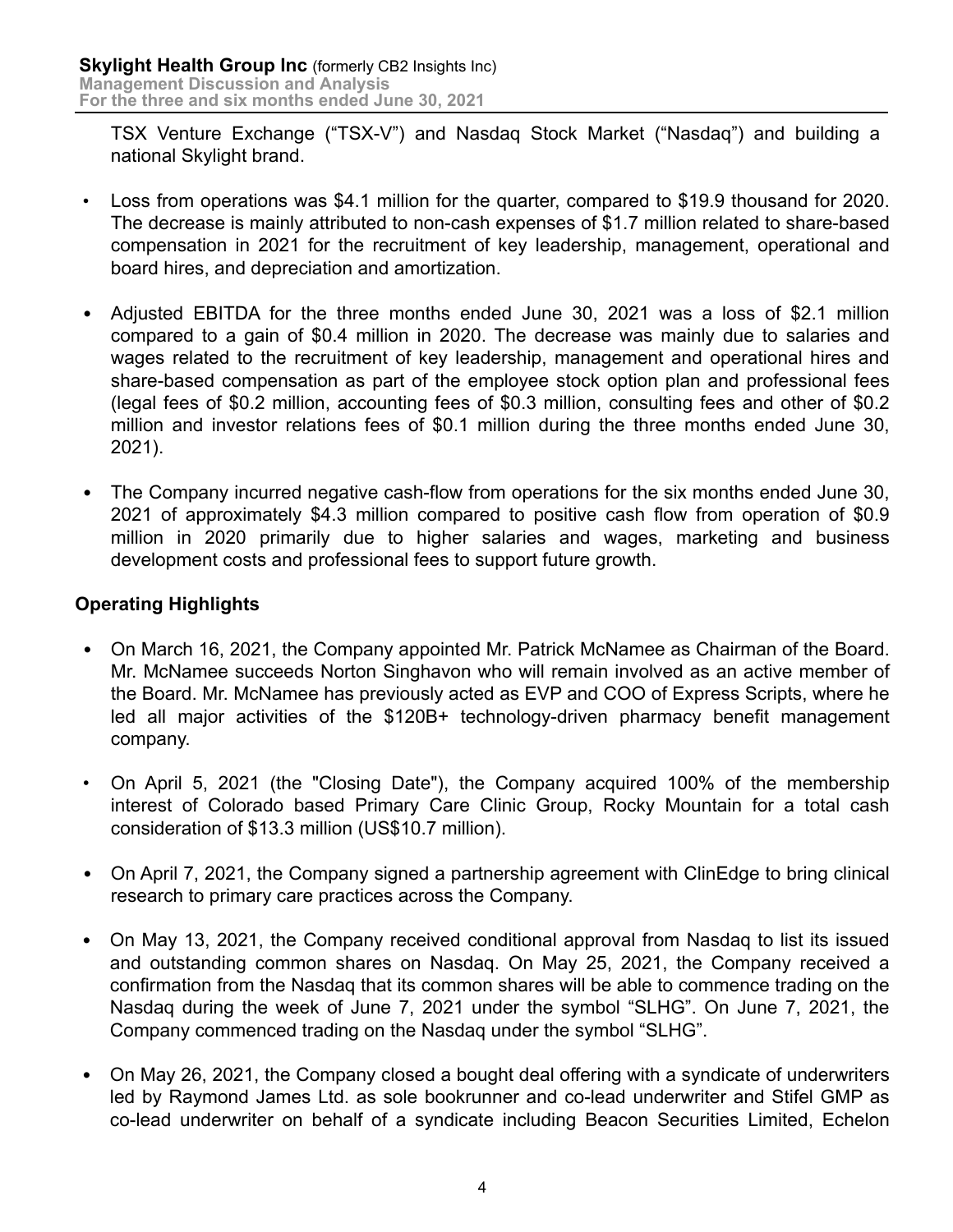Wealth Partners Inc., and Bloom Burton Securities Inc. (collectively the "Underwriters"). Pursuant to this, the Underwriters were issued, on a bought deal basis, with full exercise of the Underwriters' 15% over-allotment option, 1,970,360 common shares (post-Share Consolidation basis) of the Company at a price of \$7.00 per common share for gross proceeds of \$13.8 million.

- On May 28, 2021, the Company completed a consolidation ("Share Consolidation") of its share capital on the basis of five existing common shares for one new common share. As a result of the Share Consolidation, the 190,802,347 common shares issued and outstanding as at that date were consolidated to 38,160,473 common shares outstanding. The Share Consolidation was previously approved by the shareholders at the Annual General Meeting held on February 22, 2021. All information in this MD&A is presented on a post-Share Consolidation basis, including comparatives.
- On June 23, 2021 (the "Closing Date"), the Company acquired 100% of the identified assets of Florida based primary care group Doctors Center Inc. ("Doctors Center) for a total cash transaction value of \$2.8 million (US\$2.2 million).

## **Key Subsequent Events of the three and six months ended June 30, 2021**

- On July 7, 2021, the Company appointed Dr. Kit Brekhus as Chief Medical Officer ("CMO), taking over from Dr. Georges Feghali who served as CMO from February 2021.
- On July 13, 2021 (the "Closing Date"), the Company acquired 100% of the interest of ACO Partners LLC, a new Accountable Care Organization ("ACO") that will begin participating in the Medicare Shared Savings Program offered by the Centers for Medicare and Medicaid Services ("CMS") effective January 1, 2022 for a total cash consideration of \$312.9 thousand (US\$250.0 thousand).
- On August 26, 2021, the Company appointed Mohammad Bataineh as President, taking over from Kash Qureshi who will shift to Chief Corporate Officer, and will retain executive leadership and remains an Executive Member of the Board of Directors.
- On September 16, 2021, the Company acquired 70% of the membership interest of Pennsylvania based Primary Care Clinic Group, Aspire Health Concepts, Inc. ("Aspire") for a total cash consideration of \$2.0 million (US\$1.6 million).
- On October 7, 2021, the Company announced the execution of a Participation Provider Contract with a leading Fortune 50 national healthcare organization who is a recipient of a Direct Contracting Entity ("DCE") license, with the Company's participation beginning in 2022.
- On October 12, 2021, the Company appointed Greg Sieman as senior vice president of marketing and communications. Prior to Skylight, Greg was SVP of Marketing at Oak Street Health, and, more recently, the chief revenue & communications officer at Lifespace Communities.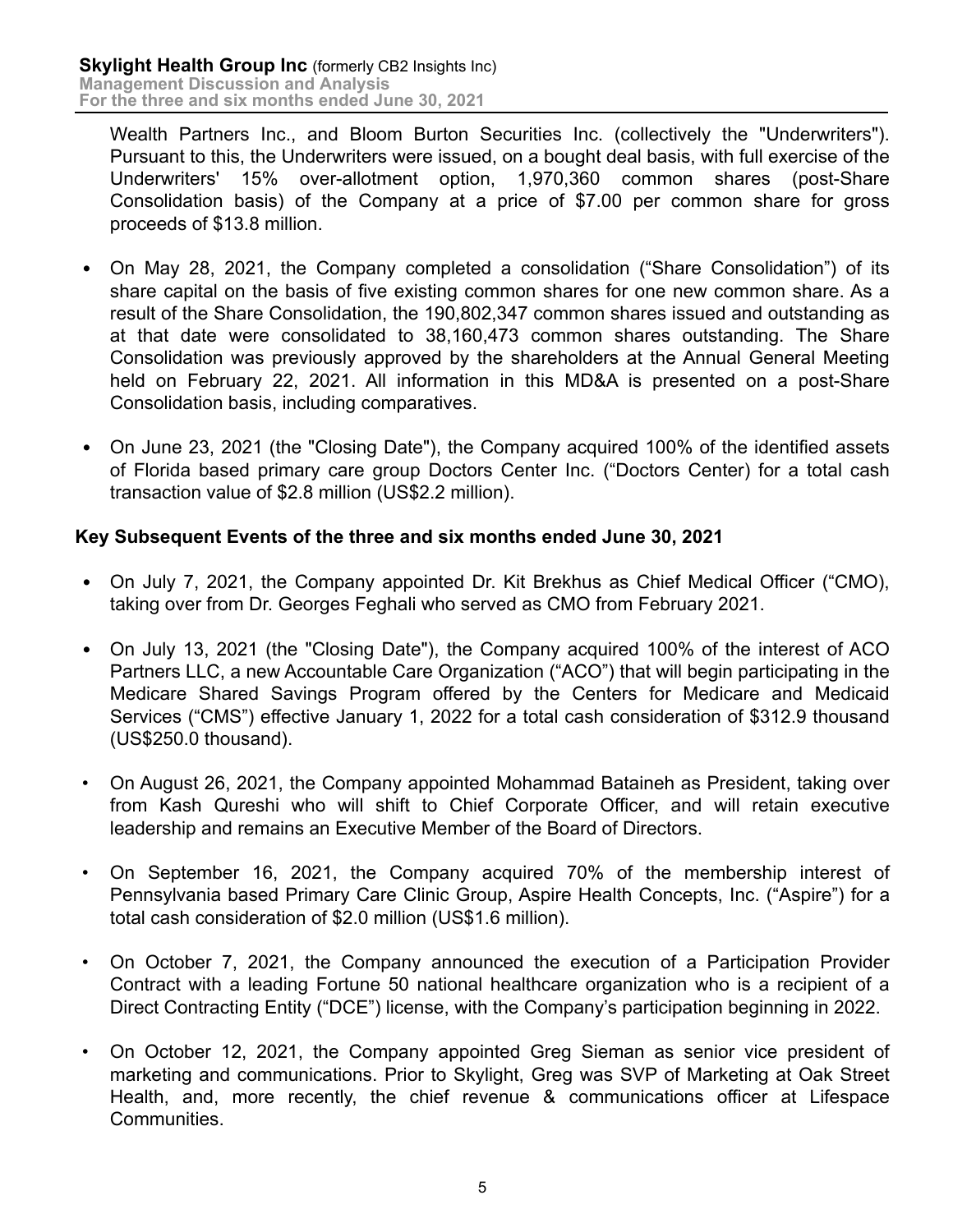- On October 29, 2021, the Company announced the execution of a Definitive Agreement with New Frontier Data to divest 100% of assets related to its legacy businesses Canna Care Docs, MedEval Clinic LLC, Rae of Sunshine Health Services and New Jersey Alternative Medicine LLC ("Legacy Business"). Terms of the transaction will be total cash consideration of \$11.1 million (US\$8.6 million). Payment terms will include cash on closing of \$5.2 million (US\$4.0 million), with the remainder of the balance paid over three installments at 12 months, 18 months and 24 months from the date of closing. The closing occurred on December 15, 2021 and a gain on disposal of \$5.6 million was recognized.
- On December 6, 2021, the Company announced the closing of the registered offering of 275,000 9.25% Series A Cumulative Redeemable Perpetual Preferred Shares ("Series A Preferred Shares") at a price to the public of US\$21 per share for gross proceeds of US\$5.8 million. The Series A Preferred Shares trade on the Nasdaq Capital Market under the symbol "SLHGP".

## **Overall Performance and Outlook**

The accompanying condensed interim consolidated financial statements have been prepared on the basis of accounting principles applicable to a going concern, which assumes the realization of assets and settlement of liabilities in the normal course of business. Accordingly, they do not give effect to adjustments that would be necessary should the Company be unable to continue as a going concern and therefore be required to realize its assets and liquidate its liabilities and commitments in other than the normal course of business and at amounts different from those in the accompanying condensed interim consolidated financial statements. Such adjustments could be material.

## **Performance**

The Company reported a strong quarter of growth. Revenue was up 99% from the previous quarter, and 168% compared to the same period the year before. The growth in revenues were largely attributed to the acquisitions made in Q4 2020, Q1 2021 and Q2 2021. The Company closed on two acquisitions during the quarter including Rocky Mountain on April 5, 2021 and Doctors Center on June 23, 2021, which significantly increased revenue. The Company expects that partial contribution in Q2 reflected by the timing of the close of Doctors Center will result in a greater increase in Q3 revenues. The Company remains committed to a strong growth by acquisition model fueled by a strong balance sheet and robust pipeline.

The Company also continued to report strong Gross Margins. The Company has demonstrated a strong track record of gross margins between 60-70% and looks to continue to strengthen this with further investments in technology, capacity utilization and revenue growth.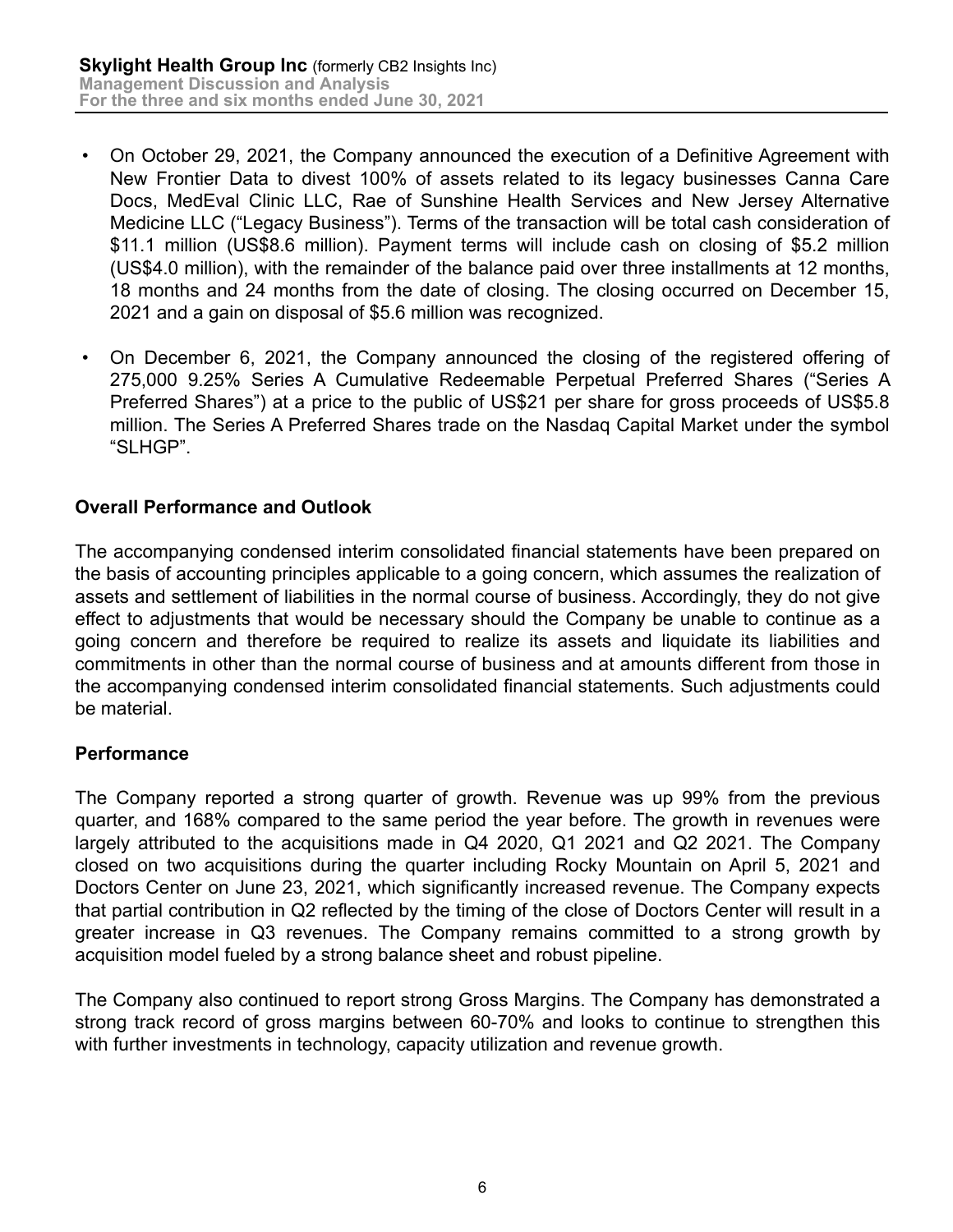The Company is in rapid growth mode driven by both an aggressive mergers & acquisition strategy and a future focus on organically shifting to VBC reimbursement models. As such, increased investments will continue to reflect and support that growth.

Skylight has seen a rise in expenses in 4 major categories: share-based compensation, depreciation and amortization, professional fees, and marketing activities. During the three and six months ended June 30, 2021, these items totaled \$3.8 million and \$7.1 million, respectively (three and six months ended June 30, 2020: \$1.1 million and \$2.1 million, respectively). These include depreciation and amortization and share-based compensation, connected to the recruitment of key leadership, management and operational hires as part of its employee stock option plan. On a going forward basis, the Company expects to see further option issuances to employees as part of its human capital investment. Aligning employees to the growth of the Company is a strong differentiator and ensures a shared approach to driving shareholder value.

Over the six months ended June 30, 2021, the Company worked to focus on bringing the right set of experience to its leadership and operational teams to cover all major functional areas. This included the hiring of Paul Kulas as new Chief Operating Officer and Andrew Elinesky as Chief Financial Officer to name a few. In addition to these, the Company bolstered its operational teams in the areas of clinical leadership, revenue cycle management, operations & integrations, and payor contracting. As the Company will continue to grow key team members, it is in a strong position today to begin integrating and preparing acquired practices towards the transition to VBC models.

In addition to the operating team, the Company also significantly deepened its strength at the Board level with the addition of Patrick McNamee as Chairman of the Board. Patrick's demonstrated leadership and successful roles in previous organizations lends to his capabilities to support management and the board.

Within Adjusted EBITDA loss of \$2.1 million for the three months ended June 30, 2021, approximately \$0.9 million was primarily spent in listing costs in relation to TSX-V and Nasdaq, acquisition costs related to Rocky Mountain and marketing and business development expenses in rebranding and creating a national Skylight brand. The Company believes that further investments will continue but will begin to reduce as the Company develops stronger organic capabilities. The Company expects that by year end most investments made at the start of the year will result in both a higher growth of revenue driven organically and by acquisition but will also result in a stronger EBITDA recognition. The Company is focused on revenue growth which it believes is how its peers are measured and expects to compete aggressively for market share growth. Further, as the Company advances its participation in value-based care programs. It expects to see increased expenses in the near term which will be offset by the expected growth in revenue through shared savings are more economical payor agreements.

The closing of ACO partners marks the Company's first and major entry point into value-based care participation. Through the ACO, the Company can begin contracting with the Centers for Medicare and Medicaid Services ("CMS") in both their Medicare Shared Savings Program ("MSSP") for traditional Medicare patients, as well as other value-based care initiatives with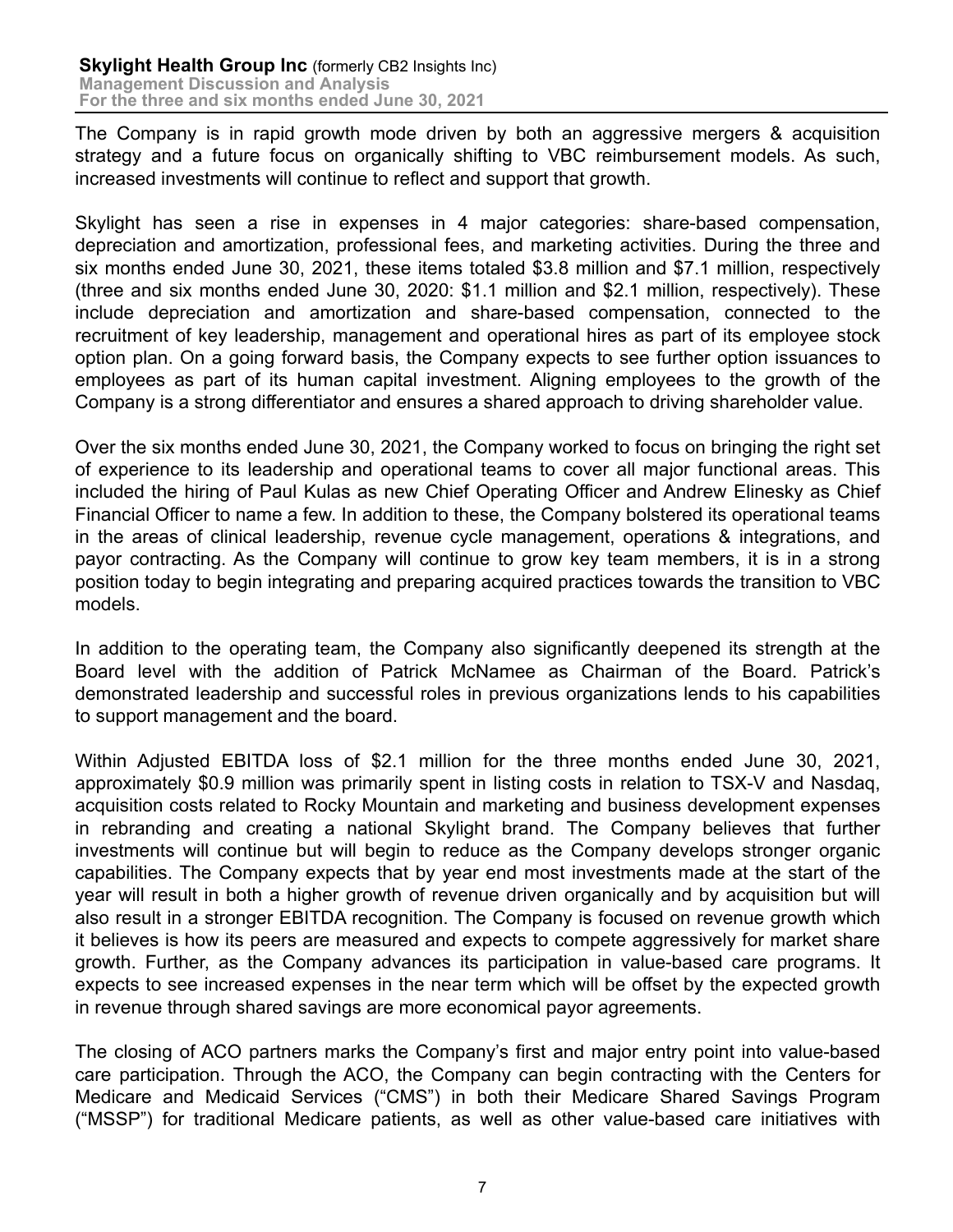commercial payors and managed care programs. With the ACO, the Company is now positioned to realize increased economic growth for managed care patients within all existing primary care practices. Further, the expansion of new sites and acquisitions will enable participation without the need for individual contracts for each practice. This is a major milestone for the Company in its journey to value-based care and in achieving its vision of fundamentally changing how healthcare works.

With a strong balance sheet, robust acquisition pipeline, experienced operational team, existing contracts for Medicare and managed care patients, and an active market to support organic growth to VBC, the Company believes it is well positioned for growth in the coming quarters.

## **Outlook**

The need for improved primary care practice models in the US has never been greater than it is today. The Company believes its model for shifting fee-for-service primary care practices to a value-based care reimbursement model will close the gap in today's widening shortage of primary care physicians. With the growing demand for accessible and affordable medical services in the US, the Company believes the following external factors will be significant contributors for growth for services. The Company believes it is well positioned to meet this growing opportunity.

- Growing perceived distrust and lack of personalized care delivered by larger legacy health networks are paving the way for disruption in the healthcare services sector where quality of care, accessibility and affordability will help create a new model for healthcare delivery.
- The rising cost in healthcare driven by higher acuity hospital services and lack of comprehensive patient care at the primary practice level, is leading national payors and governments to change reimbursement models to VBC which prioritizes quality over volume and holds physicians accountable.
- VBC not only has the opportunity to improve quality of care, lower cost of care management but can also be significantly more financially rewarding for primary care practices willing to share in risk.
- With over 56% of outpatient medical care operated by smaller groups of localized practitioners, and a growing demand for administrative needs to deliver care, the high cost of investment to support a VBC model is prohibitive and a barrier.
- The impact of the pandemic to independent primary care practices, rising levels of chronic care management and an ageing population further amplifies the push for consolidation and support to enable primary care providers to shift to a more profitable and long-term VBC model.
- Continued fragmentation of the primary care services market is leading to more opportunities to acquire disparate primary care clinics at attractive multiples. The Company is developing a robust national platform that not only generates overall efficiencies, but is aimed at integrating technology, access, and capabilities to transform current Fee for Service ("FFS") practices to VBC. The conversion will lead to improved patient health outcomes, improved physician and patient satisfaction scoring, access, and better financial performance through strengthened contracts with payors.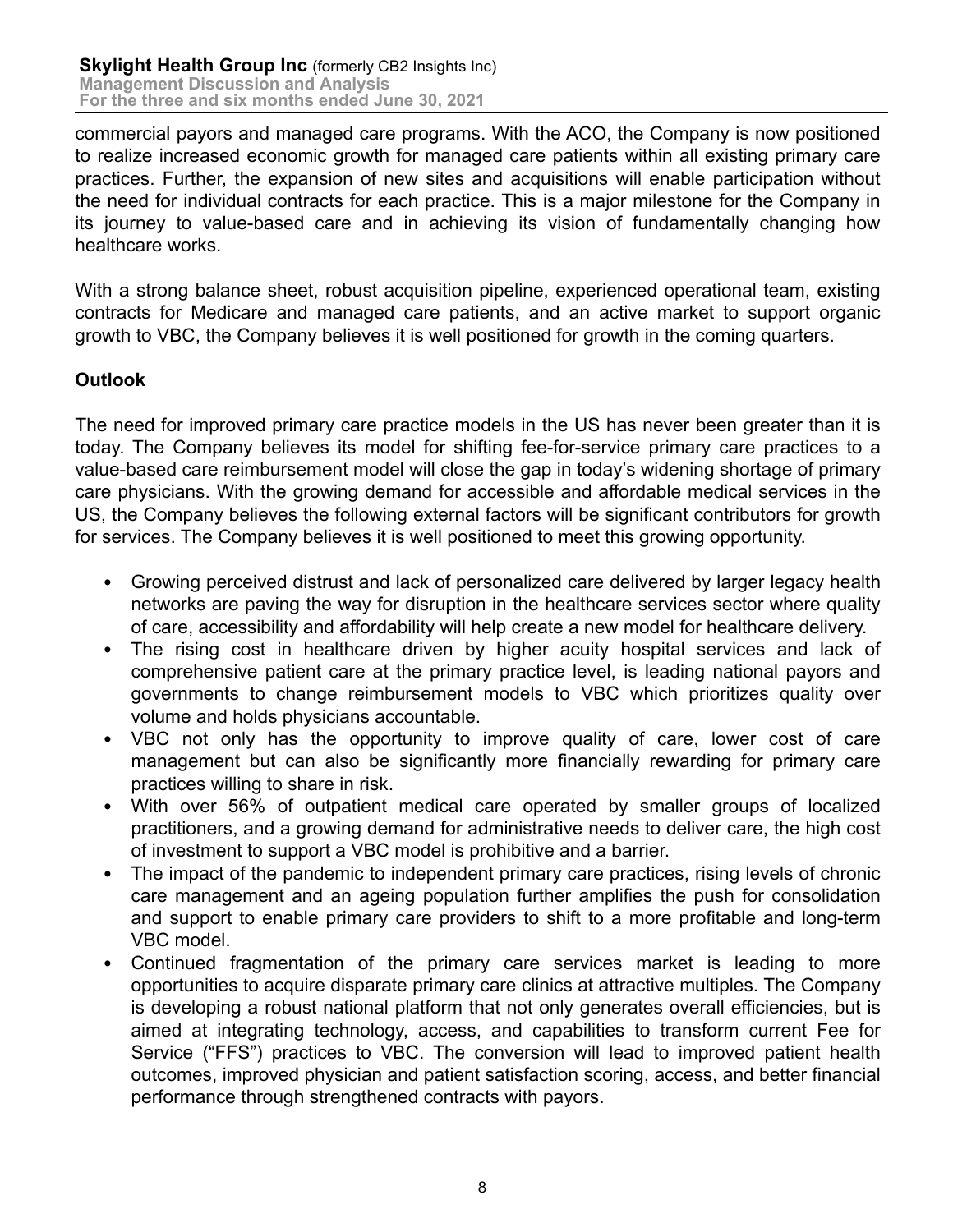• The Company serves as a white-knight platform for independent physician providers who find it both challenging and are limited in their capabilities to move into value-based care programs but have an active and robust patient base that can benefit from these programs. Skylight offers these practices, alignment, resources, technology, continuity, focus on patient care and the opportunity for growth within managed care contracts.

Looking ahead, the Company believes it is well positioned to see growth in three key areas:

## **Acquisition of Primary Care Practice Groups**

- The primary care sector in the US continues to remain highly fragmented with majority of consolidation done by regional and localized healthcare networks. Historically proven to be misaligned with primary care providers, health systems can be seen using practices as feeders to higher acuity service, and traditional private equity consolidators can see these practices as a platform for future sale. There is a growing demand for primary care providers to remain independent, while partnering with the right group to bring scale and capabilities to support a VBC model.
- The Company has already acted on this opportunity with recent acquisitions. The Company has a robust pipeline of targeted deal flow that remains disciplined on price and focus.
- The Company differentiates itself by focusing on primary care practices with a disciplined pricing strategy of acquiring these practices for considerably less than what they would be worth once they make the shift to taking on VBC health plans.
- The Company believes that contingent on an active market, proper access to capital and demand from physicians and payors, that it will remain highly acquisitive as part of its three-pronged growth plan.

## **Developing a Single System of Operation and Clinical Leadership**

- Through a national management platform, the Company is focused on developing efficiencies and operational scale through its network of acquired practices. Nearly 40% of physician practices today seeking to drive towards VBC are partnered with a Management Services Organization (MSO).
- Many providers are not only seeking partnership but acquisition where they can still participate in small levels of ownership and reduce the burden of practice administration.
- SHG, unlike a traditional MSO, acquires practices but brings with it the same infrastructure and support systems that practices can see in a MSO partnership. Through this capability, the Company is focused on driving clinical efficiencies that can lead to improved operations workflows, provider, patient and staff satisfaction and overall clinical profitability growth.
- SHG bring strong clinical leadership through its clinic, value & performance management teams that work with each provider and practice to educate, deliver and succeed on quality improvement plans for better patient health outcomes and an aligned cost of care practice.

#### **Conversion from Fee-for-Service to Value-Based-Care**

• The move to VBC continues to accelerate largely driven by payors and government. The shift enables a focus on quality over volume where the primary care provider services to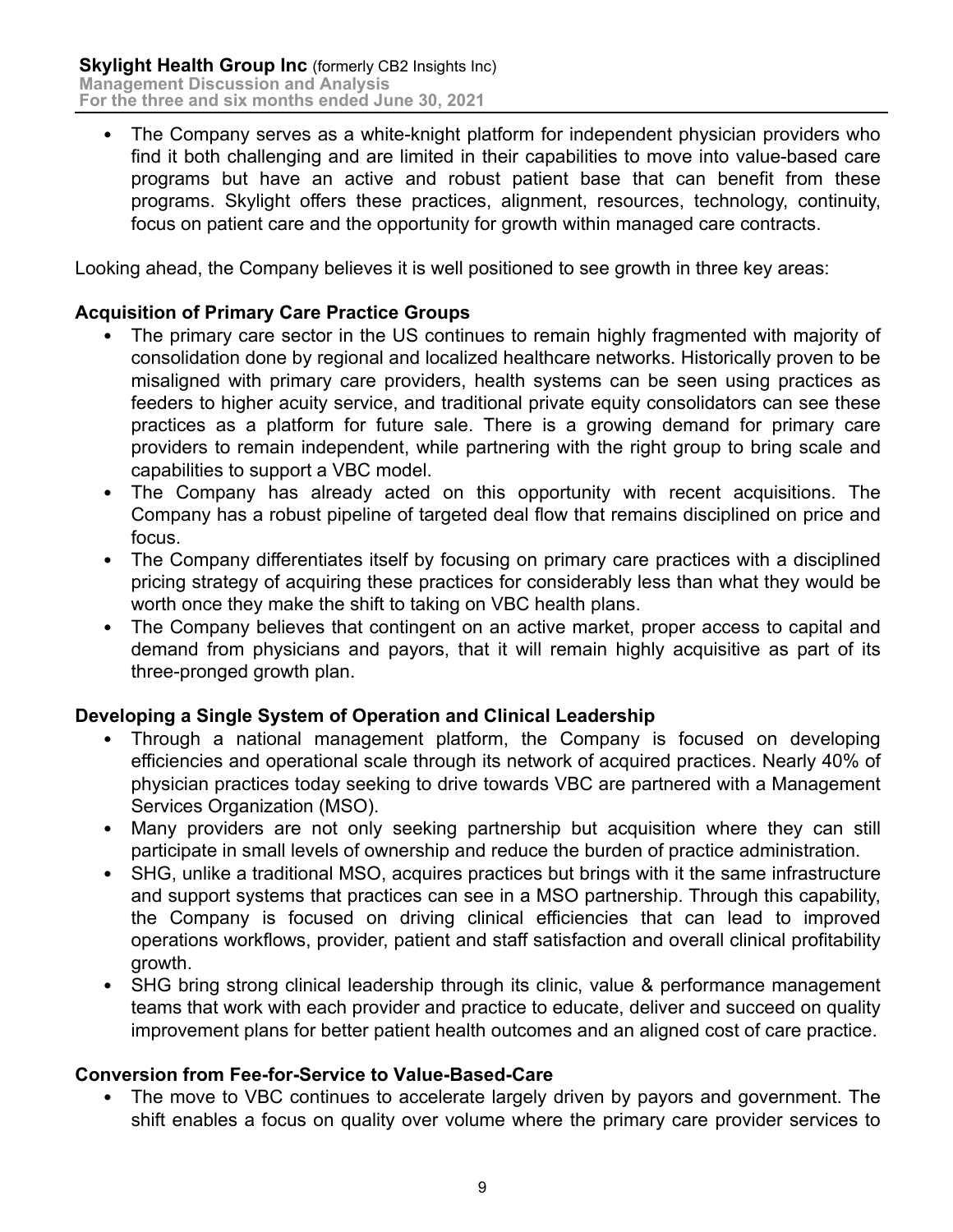be incented to provide a more comprehensive level of care for patients. This in turn creates improved quality outcomes for the patient improving the management of chronic care illnesses, prevention of future issues and management of downstream costs.

• The shift to value can take an evolutionary process where providers begin by stepping into managed care contracts offering shared savings, capitated care coordination, and/or a fixed per member per month model (PMPM) capitated model. The shift to value goes from:



- In the value-based model, the provider begins developing the tools and strategies to manage care and cost which can continue to drive them towards more risk sharing with payors and improving on the financial performance of contracts.
- As the provider continues to build the infrastructure to manage patient care and cost of care, the shift to total cost of care generates the greatest economic growth with the caveat that the provider is now responsible for the full healthcare dollar of that patient.
- SHG is committed to working with practices early in the conversion process, most of which are currently dominant FFS. FFS practices still represent the majority of practices in the US today.
- Data aggregation, actionable insights, and clinical leadership, combined with improved access, population health management strategies and services for patients will enable these practices to begin the shift to single sided risk, then full risk and ultimately to manage the total cost of care.
- The move to VBC can lead to significantly improved patient economics for the practice that will further enhance, incent, and improve the quality of care for patients.

## **Discussion of Operations**

For the three and six months ended June 30, 2021, the Company has two reportable operating segments related to its software/research business and corporate, and medical services businesses, which also align with the two countries in which it operates, Canada and the United States.

# **Operating results**

The following is selected financial data derived from the condensed interim consolidated financial statements of the Company for the three and six months ended June 30, 2021 and 2020: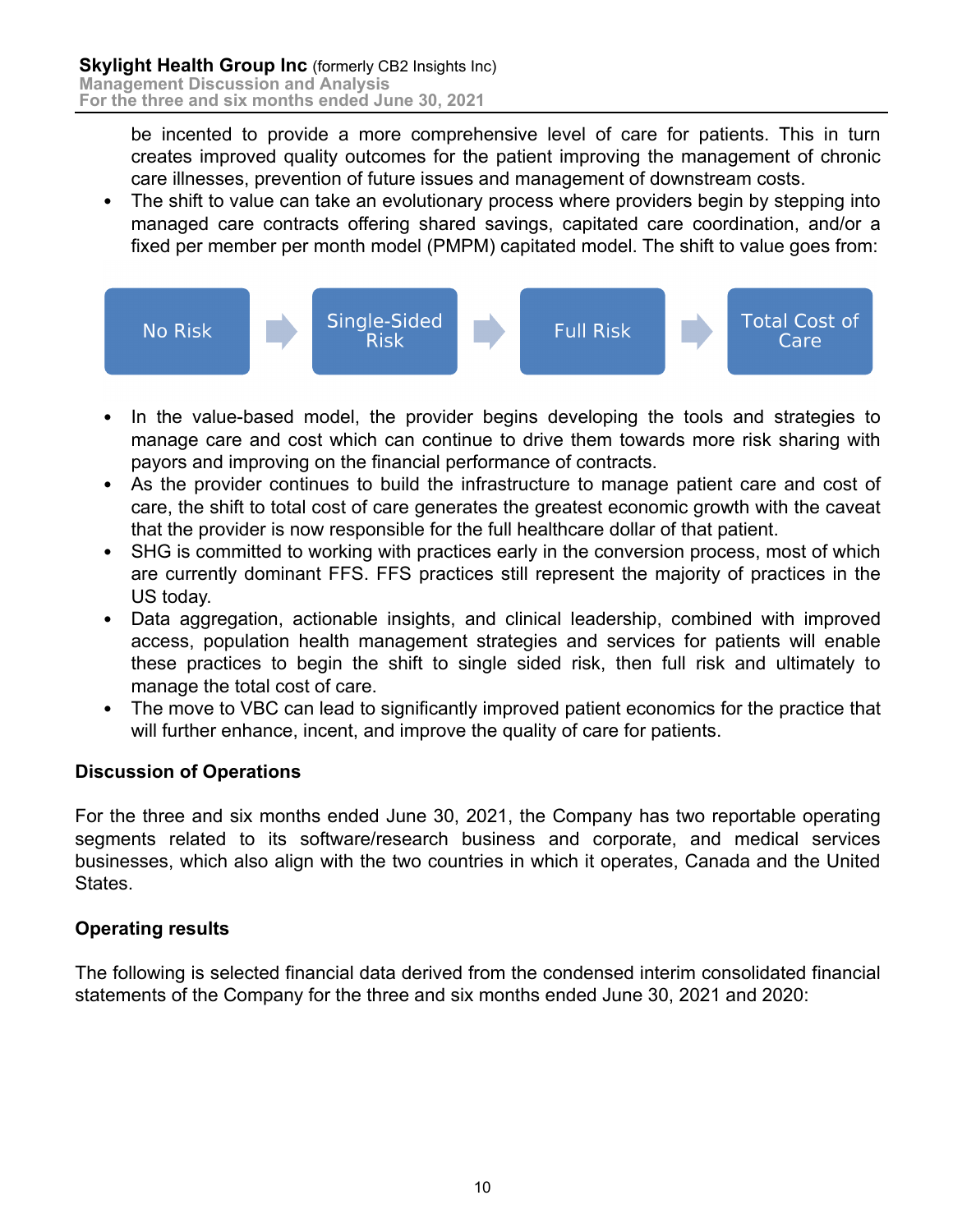#### **Skylight Health Group Inc** (formerly CB2 Insights Inc)

**Management Discussion and Analysis For the three and six months ended June 30, 2021**

|                                    | Three months ended |       | <b>Six months ended</b> |         |  |
|------------------------------------|--------------------|-------|-------------------------|---------|--|
| (in 000's of dollars)              | June 30            |       | June 30                 |         |  |
|                                    | (Restated)         |       | (Restated)              |         |  |
|                                    | 2021               | 2020  | 2021                    | 2020    |  |
| Revenue                            | 9,913              | 3,701 | 14,903                  | 6,632   |  |
| Cost of sales                      | 3,770              | 1,088 | 5,390                   | 2,118   |  |
| <b>Gross profit</b>                | 6,143              | 2,613 | 9,513                   | 4,514   |  |
| <b>Operating expenses</b>          |                    |       |                         |         |  |
| Salaries and wages                 | 4,663              | 1,115 | 6,959                   | 2,506   |  |
| Office and administration          | 1,722              | 422   | 2,291                   | 799     |  |
| Marketing and business development | 645                | 49    | 1,548                   | 106     |  |
| Professional fees                  | 1,379              | 265   | 2,008                   | 491     |  |
| Rent                               | 105                | 31    | 131                     | 97      |  |
| Share-based compensation           | 361                | 124   | 1,410                   | 284     |  |
| Depreciation and amortization      | 1,365              | 627   | 2,116                   | 1,241   |  |
| <b>Total operating expenses</b>    | 10,240             | 2,633 | 16,463                  | 5,524   |  |
| Loss from operations               | (4,097)            | (20)  | (6,950)                 | (1,010) |  |

## *Revenue*

The Company's revenue for the three and six months ended June 30, 2021 was \$9.9 million and \$14.9 million, respectively - growth of 168% and 125%, respectively. Revenue for the three and six months ended June 30, 2021 consisted of clinic revenue amounting to \$9.9 million and \$14.8 million, respectively (three and six months ended June 30, 2020: \$3.6 million and \$6.5 million, respectively) and contract research revenue amounting to \$0.05 million and \$0.1 million, respectively (three and six months ended June 30, 2020: \$0.05 million and \$0.1 million, respectively).

Revenue compared to 2020 increased significantly due to additional revenue being contributed by the clinics acquired during the fiscal year ended December 31, 2020 and the six months ended June 30, 2021. The new acquisitions of Rocky Mountain and Doctors Center contributed \$3.9 million during the quarter ended June 30, 2021.

## *Cost of sales*

Cost of sales during the three and six months ended June 30, 2021 totaled \$3.8 million and \$5.4 million, respectively (three and six months ended June 30, 2020: \$1.1 million and \$2.1 million, respectively). The increase in cost of sales is due to new acquisitions during the past fiscal year and the six months ended June 30, 2021 in comparison to the six months ended June 30, 2020 and grew at a similar rate as the growth rate in revenues. Cost of sales pertains directly to the US clinical operations and mainly comprises service fees paid to doctors and nurse practitioners.

The implementation of technology owned by the Company, including telehealth, improved both time per visit, but also expanded on clinician's availability per hour. Despite this, the gross profit margin was 62% in Q2 2021 compared to 71% in Q2 2020. The margins in Q2 2020 were higher due to better margins on legacy fee for services business which was the primary source of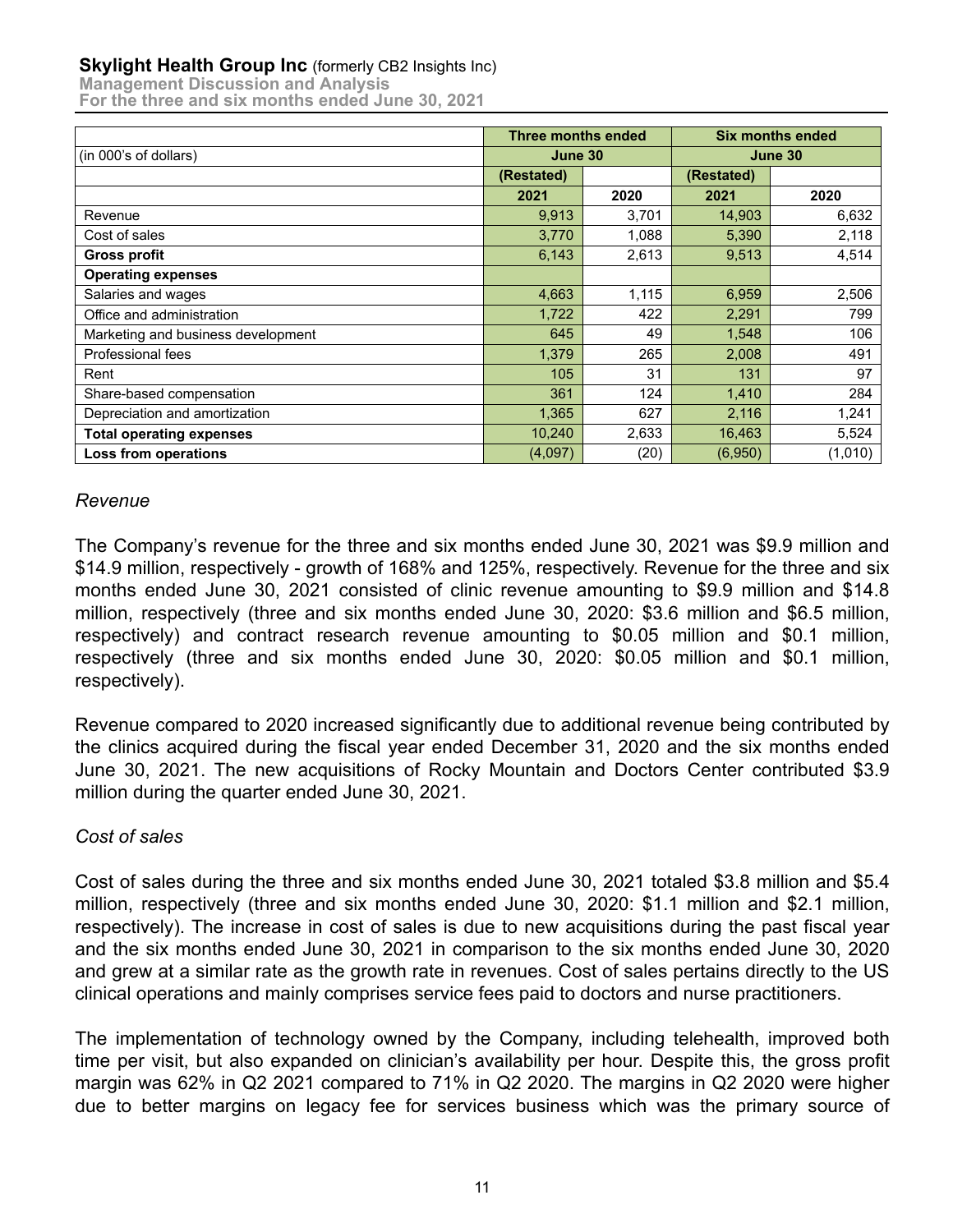revenue for the quarter while in Q2 2021, the majority of the revenue is from insurable services business which have lower margins than the legacy fee for services business.

#### *Operating expenses*

Operating expenses during the three and six months ended June 30, 2021 totaled \$10.2 million and \$16.4 million, respectively (three and six months ended June 30, 2020: \$2.6 million and \$5.5 million, respectively). Operating expenses for the US and Canadian operations during the three months ended June 30, 2021 were \$7.7 million and \$2.5 million, respectively (2020: \$1.7 million and \$0.9 million, respectively).

The 4 major categories of share-based compensation, depreciation and amortization, professional fees and marketing activities contributed significantly to the increase in operating expenses (\$7.1 million for six months ended June 30, 2021 versus \$2.1 million for six months ended June 30, 2020), mainly in relation to acquisitions of new clinics, graduation to the TSX-V and Nasdaq, the recruitment of key leadership, management and operational hires as part of the employee stock option plan and building a national Skylight brand.

Operating expenses during the three and six months ended June 30, 2021 primarily comprised salaries and wages on technology, clinical staff and support infrastructure including the call center, accounting and management amounting to \$4.7 million and \$7.0 million, respectively (three and six months ended June 30, 2020: \$1.1 million and \$2.5 million, respectively), office and administration expenses amounting to \$1.7 million and \$2.3 million, respectively (three and six months ended June 30, 2020: \$0.4 million and \$0.8 million, respectively), marketing and business development expenses amounting to \$0.6 million and \$1.5 million, respectively (three and six months ended June 30, 2020: \$0.05 million and \$0.1 million, respectively), professional fees amounting to \$1.4 million and \$2.0 million, respectively (three and six months ended June 30, 2020: \$0.3 million and \$0.5 million, respectively), share based compensation amounting to \$0.4 million and \$1.4 million, respectively (three and six months ended June 30, 2020: \$0.1 million and \$0.3 million, respectively), and depreciation and amortization amounting to amounting to \$1.4 million and \$2.1 million, respectively (three and six months ended June 30, 2020: \$0.6 million and \$1.2 million, respectively).

An increase in headcount mainly as a result of acquisitions and organic growth of the Company, graduation to the TSX-V and Nasdaq, the recruitment of key leadership, management and operational hires as part of the employee stock option plan and building a national Skylight brand are the main reasons for the increase in operating expenses during the three and six months ended June 30, 2021 versus the comparative period.

The Company was committed in 2020 and 2021 to reduce operating expenses realized through efficiencies in technology and economies of scale including those realized from the new acquisitions. As a result, comparing Q2 2021 to Q1 2021, total operating expenses (excluding the effect of share-based compensation) increased by 91% even though the size of the business increased with additional clinics acquired during the quarter resulting in a 99% increase in revenue.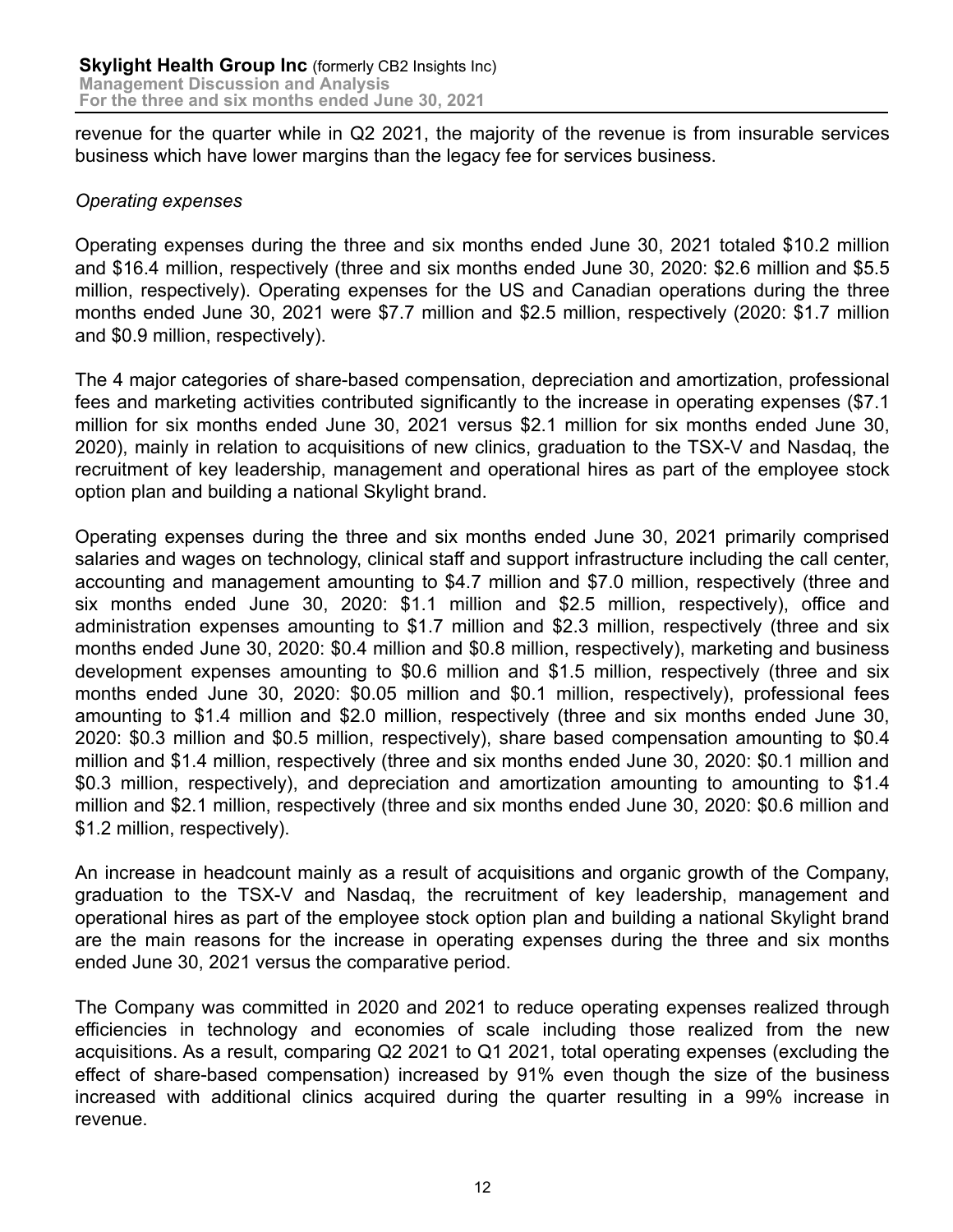## *Net Loss*

During the three and six months ended June 30, 2021, the Company recorded a net loss before income taxes amounting to \$4.8 million and \$7.2 million, respectively (three and six months ended June 30, 2020: \$0.8 million and \$1.6 million, respectively). Net loss in the three and six months ended June 30, 2021 was primarily due to higher marketing and business development in order to build a national Skylight brand, professional fees related to acquisitions and listing on the TSX-V and Nasdaq, office and administration, depreciation and amortization and share-based compensation expenses relating to the recruitment of key leadership, management and operational hires as part of the employee stock option plan.

The net loss for the three and six months ended June 30, 2021 consisted of (i) revenues of \$9.9 million and \$14.9 million, respectively, and (ii) cost of sales of \$3.8 million and \$5.4 million, respectively, which result in a gross profit of \$6.1 million and \$9.5 million, respectively; (iii) operating expenses of \$10.2 million and \$16.5 million, respectively, which resulted in a loss from operations of \$4.1 million and \$7.0 million, respectively, and (iv) other expenses (income) of \$0.7 million and \$0.3 million, respectively, which comprised a gain on the change in fair value of financial instruments of \$0.03 million and \$0.06 million, respectively, interest on lease liabilities of \$0.2 million and \$0.4 million, respectively, foreign exchange loss of \$0.4 million and \$0.7 million, respectively, accretion on purchase consideration payable and loan payable of \$0.07 million and \$0.1 million, respectively, and other income of \$nil and \$0.9 million, respectively, resulting in a net loss of \$4.8 million and \$7.2 million, respectively.

The net loss for the three and six months ended June 30, 2020 consisted of (i) revenue of \$3.7 million and \$6.6 million, respectively, and (ii) cost of sales of \$1.1 million and \$2.1 million, respectively, which result in a gross profit of \$2.6 million and \$4.5 million, respectively; (iii) operating expenses of \$2.6 million and \$5.5 million, respectively, which resulted in a loss from operations of \$19.9 thousand and \$1.0 million, respectively, and (iv) other expenses (income) of \$0.7 million and \$0.6 million, respectively, which comprised a gain on the change in fair value of financial instruments of \$0.8 million and \$1.2 million, respectively, interest on lease liabilities of \$0.05 million and \$0.1 million, respectively, foreign exchange (gain) loss of \$0.2 million and \$(0.4 million), respectively, and (gain) on debt settlement of \$0.3 million and \$0.3 million, respectively, resulting in a net loss of \$0.8 million and \$1.6 million, respectively.

## **Quarterly Results**

The following is selected financial data derived from the condensed interim consolidated financial statements of the Company for the quarters ended Q1 to Q2 2021 and Q1 to Q4 2020: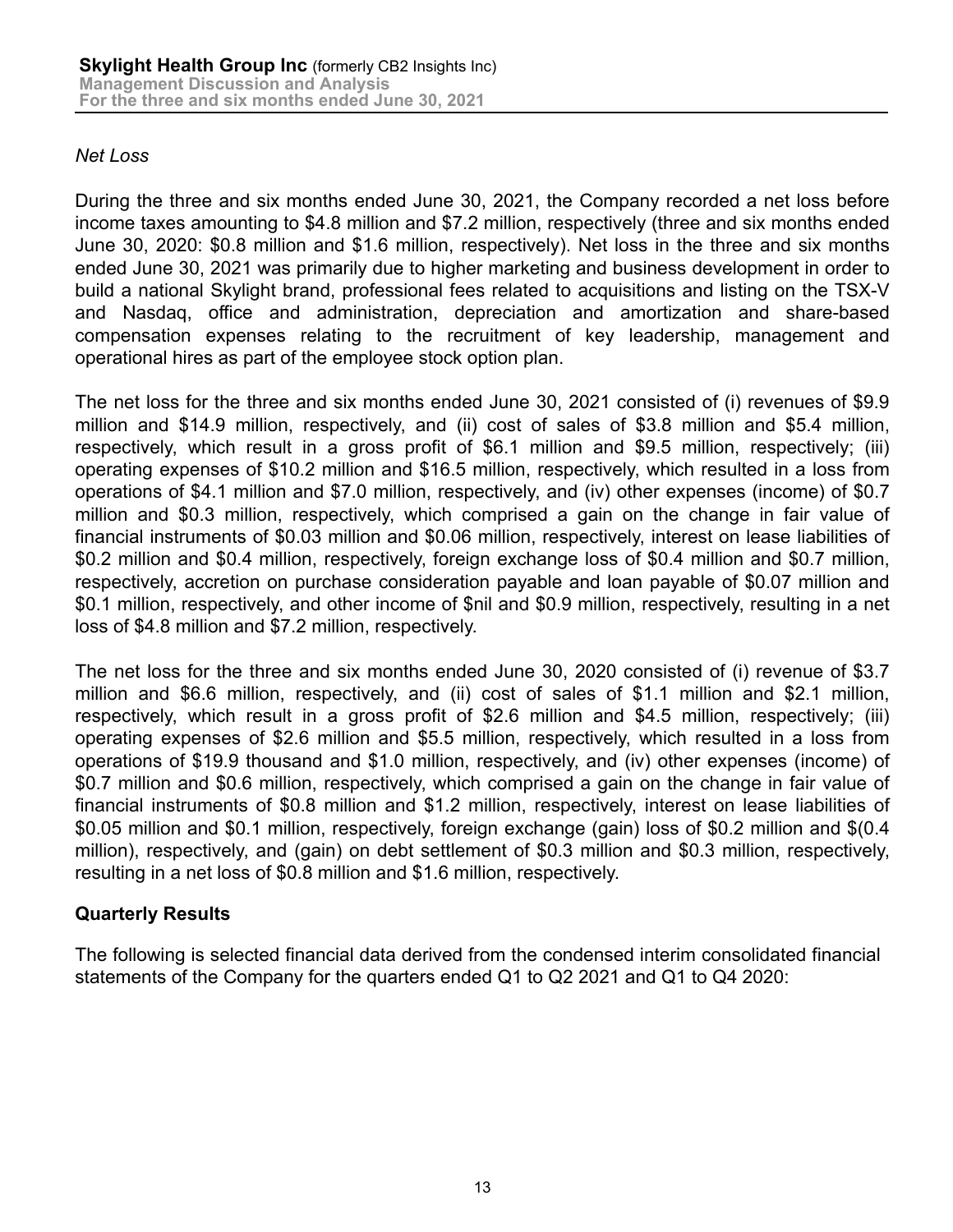#### **Skylight Health Group Inc (formerly CB2 Insights Inc)**

**Management Discussion and Analysis For the three and six months ended June 30, 2021**

| (in 000's of dollars)                 | 2021       |                | 2020    |                |                | 2019           |         |       |
|---------------------------------------|------------|----------------|---------|----------------|----------------|----------------|---------|-------|
|                                       | (Restated) |                |         |                |                |                |         |       |
|                                       | Q2         | Q <sub>1</sub> | Q4      | Q <sub>3</sub> | Q <sub>2</sub> | Q <sub>1</sub> | Q4      | Q3    |
| Revenue                               | 9,913      | 4,990          | 3,199   | 3,310          | 3,701          | 2,932          | 3,124   | 4,193 |
| Cost of sales                         | 3,770      | 1,619          | 1,029   | 964            | 1,088          | 1.030          | 1,052   | 1,264 |
| <b>Gross profit</b>                   | 6,143      | 3,371          | 2,170   | 2,346          | 2,613          | 1.902          | 2,072   | 2,929 |
| <b>Operating expenses</b>             |            |                |         |                |                |                |         |       |
| Salaries and wages                    | 4,663      | 2.296          | 2,458   | 1,182          | 1,115          | 1,391          | 2,028   | 1,726 |
| Office and administration             | 1,722      | 569            | 379     | 388            | 422            | 377            | 393     | 606   |
| Marketing and business<br>development | 645        | 902            | 410     | 111            | 49             | 57             | 108     | 137   |
| Professional fees                     | 1,379      | 630            | 432     | 48             | 265            | 226            | 253     | 505   |
| Rent                                  | 105        | 27             | 25      | 14             | 31             | 68             | 30      | 114   |
| Share-based compensation              | 361        | 1,049          | 3,812   | 217            | 124            | 159            | 371     | 175   |
| Depreciation and amortization         | 1,365      | 751            | 482     | 602            | 627            | 614            | 610     | 585   |
| Impairment loss                       | _          | -              |         |                | –              |                | 3,607   |       |
| <b>Total operating expenses</b>       | 10,240     | 6,224          | 7,998   | 2,562          | 2,633          | 2,892          | 7,400   | 3,848 |
| Loss from operations                  | (4,097)    | (2,853)        | (5,828) | (216)          | (20)           | (990)          | (5,328) | (919) |

## **Adjusted-EBITDA and Segment Analysis**

Adjusted EBITDA for the three and six months ended June 30, 2021 was a loss of \$2.1 million and \$2.9 million, respectively, compared to an Adjusted EBITDA gain (loss) of \$0.4 million and \$(0.2 million), respectively, for the comparative periods. The decrease was mainly due to salaries and wages related to the recruitment of key leadership, management and operational hires and sharebased compensation as part of the employee stock option plan and professional fees related to acquisitions and listing on the TSX-V and Nasdaq.

*Reconciliation of Segment-wise Adjusted EBITDA to Loss from operations*

|                                                      | Three months ended June 30,      |                                       |              |                                  |                                       |              |  |
|------------------------------------------------------|----------------------------------|---------------------------------------|--------------|----------------------------------|---------------------------------------|--------------|--|
|                                                      | (Restated)                       |                                       |              |                                  |                                       |              |  |
| (in 000's of dollars)                                |                                  | 2021                                  |              | 2020                             |                                       |              |  |
|                                                      | <b>USA (Medical</b><br>Services) | Canada<br>(Software and<br>Corporate) | <b>Total</b> | <b>USA (Medical</b><br>Services) | Canada<br>(Software and<br>Corporate) | <b>Total</b> |  |
| Income (loss) from operations                        | (1,661)                          | (2, 436)                              | (4,097)      | 853                              | (873)                                 | (20)         |  |
| Depreciation, amortization (Note 1)                  | 1,196                            | 169                                   | 1,365        | 371                              | 256                                   | 627          |  |
| Share based compensation (Note 1)                    | –                                | 361                                   | 361          |                                  | 140                                   | 140          |  |
| Write-off of lease deposits (Note 2)                 | –                                | –                                     | --           | 36                               | –                                     | 36           |  |
| Capitalization of software development cost (Note 3) | --                               | (2)                                   | (2)          | _                                | (133)                                 | (133)        |  |
| Capitalization of lease payments (Note 3)            | (649)                            |                                       | (649)        | (254)                            | (15)                                  | (269)        |  |
| Acquisition costs (Note 4)                           |                                  | 224                                   | 224          |                                  | –                                     |              |  |
| Nasdag and TSX-V listing cost (Note 5)               | –                                | 363                                   | 363          |                                  | –                                     |              |  |
| Corporate marketing cost (Note 6)                    |                                  | 317                                   | 317          |                                  |                                       |              |  |
| <b>Adjusted EBITDA</b>                               | (1, 114)                         | (1,004)                               | (2, 118)     | 1,006                            | (625)                                 | 381          |  |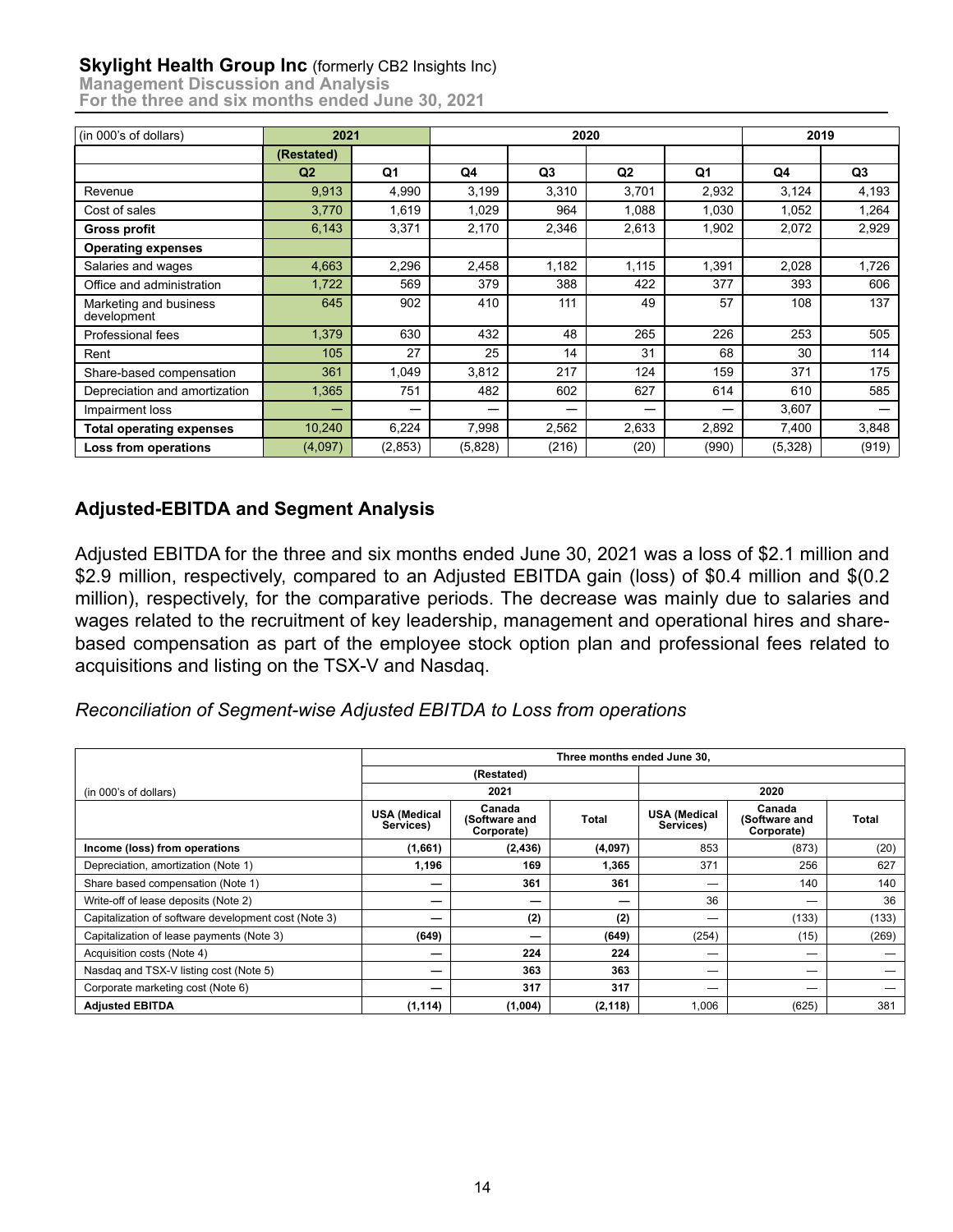#### **Skylight Health Group Inc** (formerly CB2 Insights Inc)

**Management Discussion and Analysis For the three and six months ended June 30, 2021**

|                                                      | Six months ended June 30, |                                       |              |                                  |                                       |         |  |  |
|------------------------------------------------------|---------------------------|---------------------------------------|--------------|----------------------------------|---------------------------------------|---------|--|--|
| (in 000's of dollars)                                | (Restated)                |                                       |              |                                  |                                       |         |  |  |
|                                                      |                           | 2021                                  |              |                                  | 2020                                  |         |  |  |
|                                                      | USA (Medical<br>Services) | Canada<br>(Software and<br>Corporate) | <b>Total</b> | <b>USA (Medical</b><br>Services) | Canada<br>(Software and<br>Corporate) | Total   |  |  |
| Income (loss) from operations                        | (1,795)                   | (5, 155)                              | (6,950)      | 820                              | (1,830)                               | (1,010) |  |  |
| Depreciation, amortization (Note 1)                  | 1,782                     | 334                                   | 2,116        | 740                              | 501                                   | 1,241   |  |  |
| Share based compensation (Note 1)                    | –                         | 1,410                                 | 1,410        | –                                | 299                                   | 299     |  |  |
| Write-off of lease deposits (Note 2)                 | –                         |                                       |              | 36                               | –                                     | 36      |  |  |
| Capitalization of software development cost (Note 3) | -                         | (146)                                 | (146)        | –                                | (255)                                 | (255)   |  |  |
| Capitalization of lease payments (Note 3)            | (955)                     | (11)                                  | (966)        | (503)                            | (30)                                  | (533)   |  |  |
| Acquisition costs (Note 4)                           | –                         | 257                                   | 257          |                                  | –                                     |         |  |  |
| Nasdag and TSX-V listing cost (Note 5)               |                           | 391                                   | 391          |                                  | –                                     |         |  |  |
| Corporate marketing cost (Note 6)                    | –                         | 1,010                                 | 1,010        |                                  | –                                     |         |  |  |
| <b>Adiusted EBITDA</b>                               | (968)                     | (1,910)                               | (2,878)      | 1,093                            | (1, 315)                              | (222)   |  |  |

#### Note 1

Depreciation, amortization, and share-based compensation are non-cash items which are typically excluded to arrive at EBITDA. To calculate Adjusted EBITDA, the Company adjusts all material non-cash items which do not reflect operational performance of the business.

#### Note 2

Lease deposits were received by the Company over time but not adjusted to the appropriate accounts. These have been written off from the books during the period but are not an operational recurring expense for the Company and therefore adjusted to calculate adjusted EBITDA.

#### Note 3

Capitalizations have been included as an expense in the calculation of Adjusted EBITDA because these expenses either relate to payroll or the Company's leased properties and are not part of the condensed interim consolidated statement of loss and comprehensive loss. The Company believes that these are operational expenses and should be adjusted to arrive at Adjusted EBITDA.

#### Note 4

Acquisition costs in relation to Rocky Mountain have been included as an adjustment to EBITDA given the size and magnitude of Rocky Mountain versus the other acquisitions which the Company has completed. Given the non-recurring nature of these costs, they have been included in the adjusted EBITDA calculation.

#### Note 5

Nasdaq and TSX-V listing costs have been added back in the adjusted EBITDA calculation given they are not an operational recurring expense for the Company and therefore adjusted to calculate adjusted EBITDA.

#### Note 6

Certain corporate marketing costs have been added back in the adjusted EBITDA calculation given they are not an operational recurring expense for the Company as the Company rebrands and builds a national brand and therefore adjusted to calculate adjusted EBITDA.

#### **FINANCIAL POSITION**

#### *Significant Assets*

| (in 000's of dollars)              | (Restated)    |                          |
|------------------------------------|---------------|--------------------------|
|                                    | June 30, 2021 | <b>December 31, 2020</b> |
|                                    |               |                          |
| Cash                               | 11,806        | 20,052                   |
| <b>Trade and other receivables</b> | 5,401         | 529                      |
| Other intangible assets            | 18,989        | 6,474                    |
| Goodwill                           | 9,749         | 2,224                    |
| <b>Right of use assets</b>         | 14,638        | 1,325                    |

The significant increase in trade and other receivables is related to the River City Medical Associates Inc. and Rocky Mountain acquisitions. The increases in other intangible assets,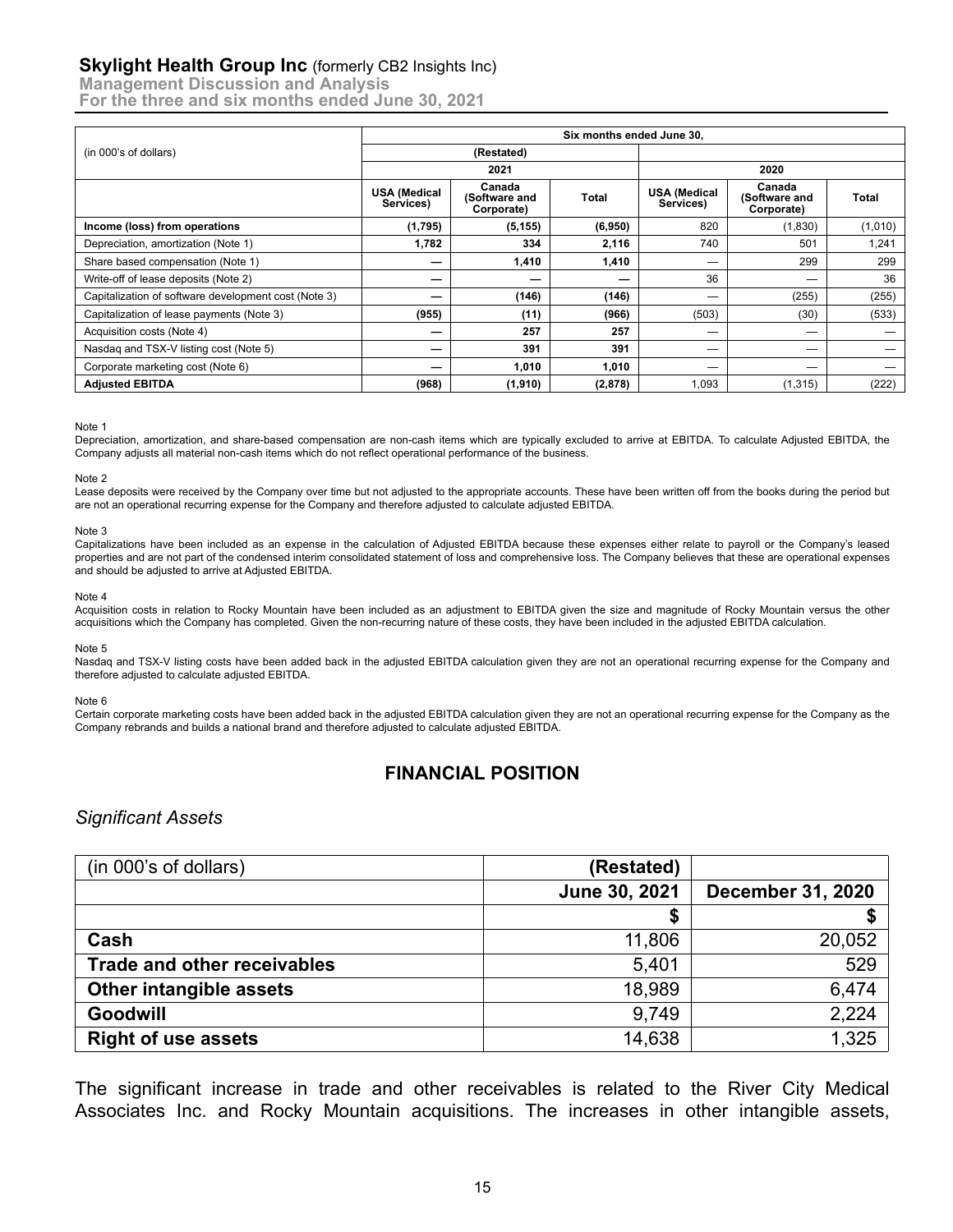goodwill and right of use assets is due to all the newly acquired clinics during the six months ended June 30, 2021. Significant decrease in cash is due to cash flows used by operations together with cash utilized in the acquisition of the new clinics.

## *Contractual Obligations*

The Company's contractual obligations primarily consisted of three areas: i) Accounts payable and accrued liabilities of \$5.7 million as at June 30, 2021 which are expected to be paid in the next 12 months; ii) Purchase consideration payable of \$5.1 million from the Company's clinic acquisitions completed in Q4 2020 and the six months ended June 30, 2021; and iii) Lease liabilities of \$14.1 million (\$1.7 million current and \$12.4 million non-current) primarily as a result of the clinic acquisitions completed.

#### *Outstanding share information*

As at March 30, 2022, the date of the MD&A, the Company had the following number of common shares, warrants and options:

|                        | #          |
|------------------------|------------|
| Common shares          | 39,450,260 |
| Preferred shares       | 275,000    |
| Restricted share units | 125,800    |
| Deferred share units   | 93,518     |
| Warrants               | 3,585,442  |
| Options                | 2,359,228  |

## **Liquidity and Capital Resources**

| <b>Six Months Ended June 30,</b>                | 2021     | 2020  |
|-------------------------------------------------|----------|-------|
| $\vert$ (in 000's of dollars)                   |          |       |
| Cash (used in) provided by operating activities | (4,279)  | 896   |
| Cash used in investing activities               | (17,966) | (255) |
| Cash provided by financing activities           | 14.189   | 568   |

Adjustments to arrive at operating cash flow for the six months ended June 30, 2021 include adjustment for depreciation and amortization of \$2.1 million (June 30, 2020: \$1.2 million), unrealized foreign exchange loss of \$0.6 million (June 30, 2020: gain of \$0.4 million), accretion on purchase consideration payable and loan payable amounting to \$0.1 million (June 30, 2020: \$nil), interest on lease liabilities of \$0.3 million (June 30, 2020: \$0.1 million), share-based compensation of \$1.4 million relating to the recruitment of key leadership, management and operational hires as part of the employee stock option plan (June 30, 2020: \$0.3 million), adjustment for change in fair value of financial instruments amounting to \$0.1 million (June 30, 2020: loss \$1.2 million), other income related to the forgiveness of the loan payable amounting to \$0.9 million (June 30, 2020: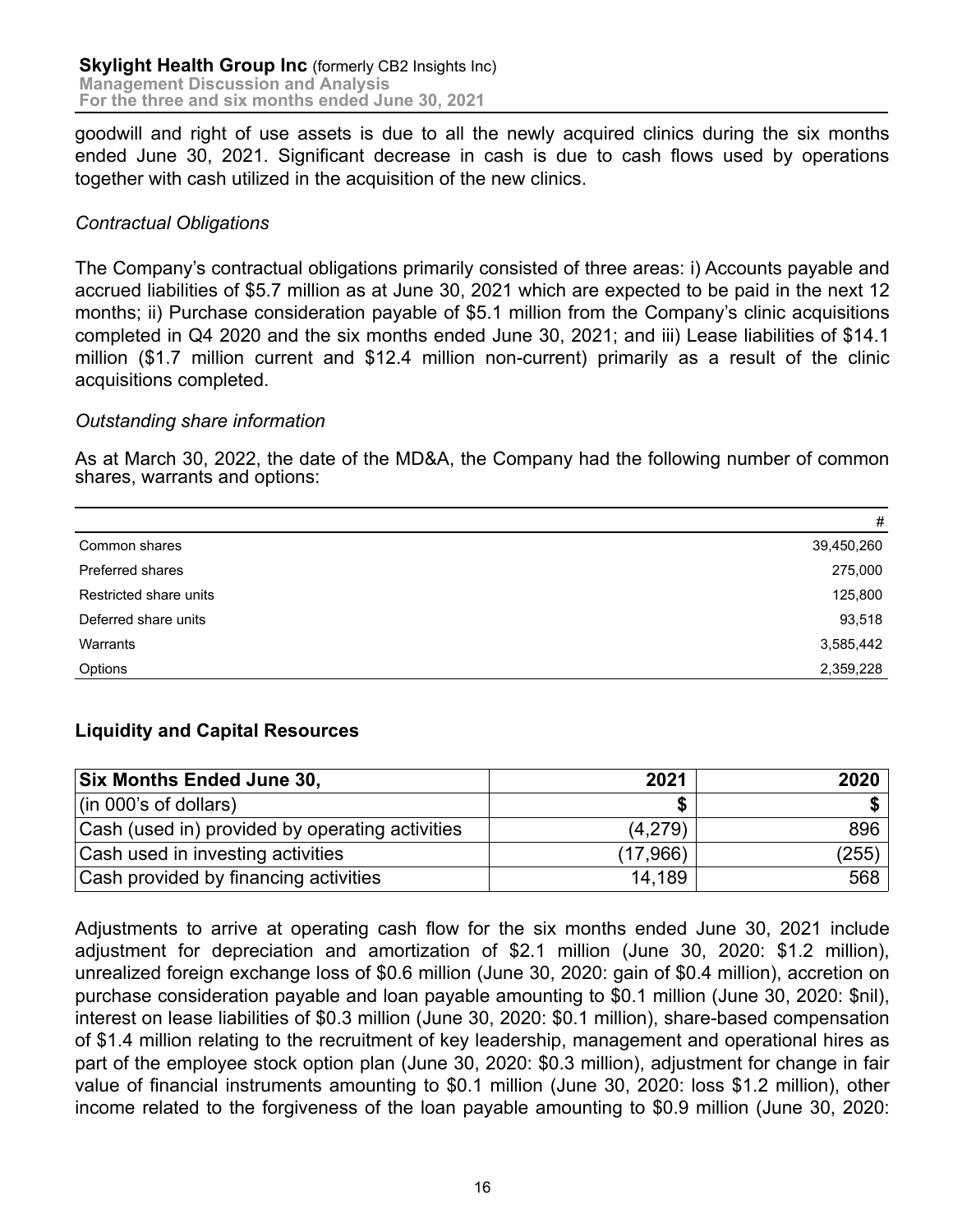\$nil), gain on debt settlement of \$nil (June 30, 2020: \$0.3 million), and the change in non-cash working capital balances due to decrease (increase) in trade and other receivables of \$(2.1 million) (June 30, 2020: \$0.1 million), decrease (increase) in prepaid expenses of \$(0.4 million) (June 30, 2020: \$nil), increase (decrease) in accounts payable and accrued liabilities of \$1.8 million (June 30, 2020: \$0.3 million). The increase in cash utilized from operations during the six months ended June 30, 2021 compared to the six months ended June 30, 2020 is attributable to higher net loss during the six months ended June 30, 2020.

The Company's cash used in investing activities for the six months ended June 30, 2021 was \$18.0 million (June 30, 2020: \$0.3 million). The increase was primarily due to the purchase consideration paid related to the Q1 2021 and Q2 2021 acquisitions of new clinics, purchase of furniture and equipment and software development.

The Company's financing activities in the six months ended June 30, 2021 comprised raising net proceeds of \$12.7 million from a bought deal offering with a syndicate of underwriters, \$0.2 million from the exercise of options, \$1.3 million from the exercise of warrants, \$1.0 million of loan proceeds for a short-term loan payable due in less than one year, partially offset by the payment of principal and interest on lease liabilities amounting to \$1.0 million on the company's leased premises.

During the six months ended June 30, 2020, the Company received proceeds from loan of \$0.9 million, raised \$0.2 million through exercise of warrants, partially offset by payment of principal and interest on lease liabilities amounting to \$0.5 million on the company's leased premises.

As at June 30, 2021, the Company had a working capital surplus of \$7.1 million (December 31, 2020: \$18.6 million) and a cash balance of \$11.8 million (December 31, 2020: \$20.1 million). The working capital position has reduced primarily due to payments made for new and prior acquisitions as per their acquisition agreements. The Company's cash balance is expected to be sufficient to fund future obligations for at least the next twelve months.

Subsequent to the period end, the Company, in accordance with previously announced plans, used \$0.7 million (US\$0.5 million) of cash as purchase consideration and transaction costs related to clinic acquisitions.

The unaudited condensed interim consolidated financial statements of the Company for the three and six months ended June 30, 2021 have been prepared on a going concern basis in accordance with IFRS. The going concern basis of presentation assumes that the Company will continue in operation for the foreseeable future and be able to realize its assets and discharge its liabilities and commitments in the normal course of business. The Company is subject to numerous risk factors that may impact its ability as a going concern, such as, but not limited to, governmental regulations, currency fluctuations, operational risks and extended and unforeseen issues resulting from the current COVID-19 pandemic.

As of the balance sheet date, the Company had an accumulated deficit of \$30,341 and negative cash flow from operations of \$4,279 for the six months ended June 30, 2021. The Company has positive working capital as of the balance sheet date of \$6,362. The Company has raised debt and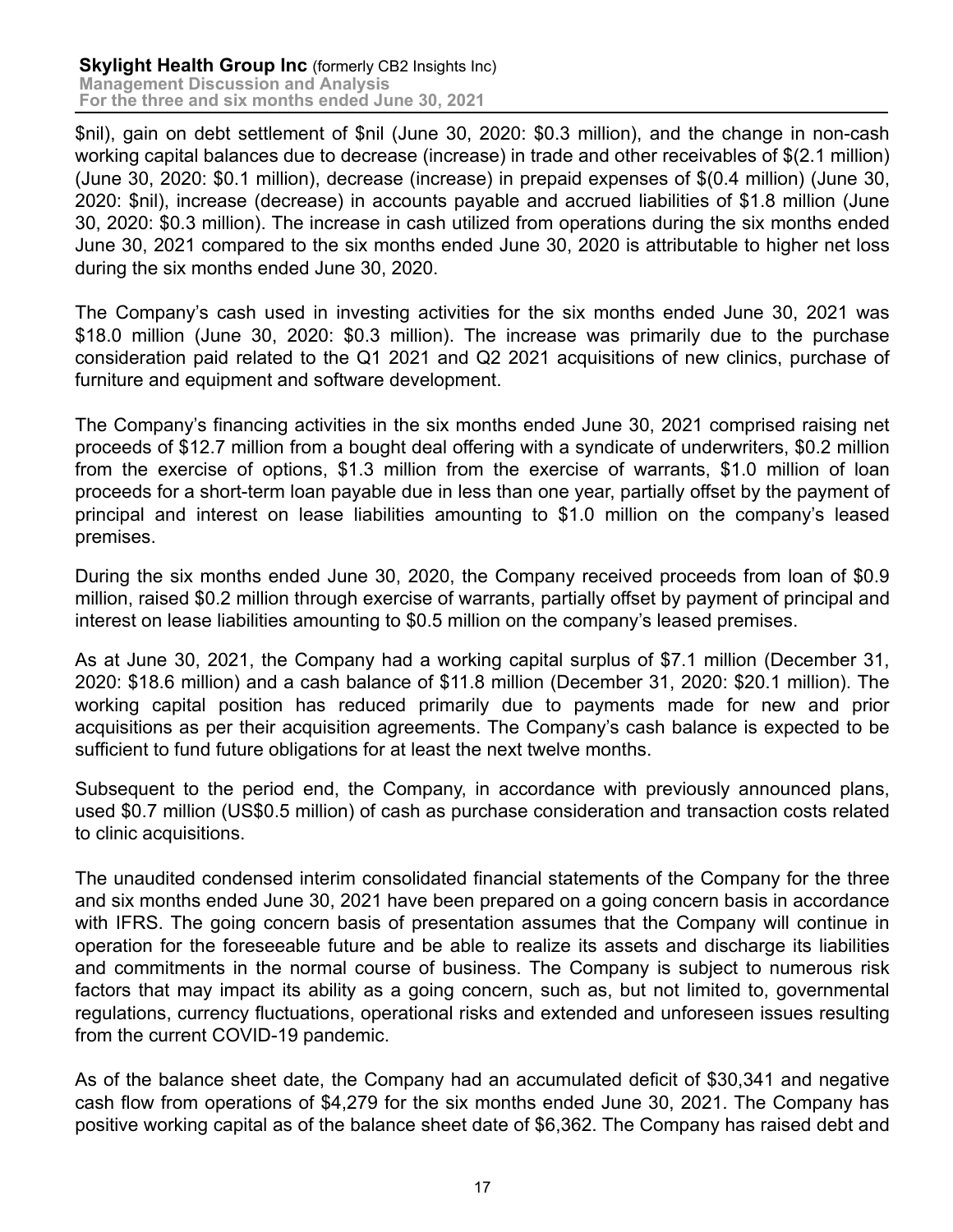equity financing through 2017 to 2020 and during the six months ended June 30, 2021 in order to pursue acquisitions and platform development resulting in growth in its customer base. The Company expects that the investments it has made over this period will result in increased revenue and operating cash flow however, the Company anticipates further investment and will require additional debt and/or equity financing in order to continue to develop its business.

Although the Company has been successful in raising funds to date, there can be no assurance that adequate or sufficient funding will be available in the future or available under terms acceptable to the Company, or that the Company will be able to generate sufficient returns from operations. The ability of the Company to continue as a going concern and to realize the carrying value of its assets and discharge its liabilities and commitments when due is dependent on the Company generating revenue and debt and/or equity financing sufficient to fund its cash flow needs. The Company is not currently eligible to raise funds using a registration statement in the United States. These circumstances indicate the existence of a material uncertainty that may raise substantial doubt on the ability of the Company to meet its obligations as they come due, and accordingly the appropriateness of the use of the accounting principles applicable to a going concern.

The condensed interim consolidated financial statements do not reflect adjustments that would be necessary if the going concern assumption were not appropriate. If the going concern basis were not appropriate for these consolidated financial statements, then adjustments would be necessary in the carrying value of the assets and liabilities, the reported revenue and expenses and the classifications used in the consolidated statement of financial position. Such differences in amounts could be material.

The assessment of material uncertainties related to events and circumstances that may raise substantial doubt on the Company's ability to continue as a going concern involves significant judgment. In making this assessment, management considers all relevant information, as described above.

## **Off-Balance Sheet Arrangements**

The Company does not have any off-balance sheet arrangements as of June 30, 2021.

#### **Related Party Transactions**

Key management personnel are those persons having authority and responsibility for planning, directing and controlling the activities of the Company, directly or indirectly. Key management personnel include the Company's Chief Executive Officer ("CEO"), President, Chief Financial Officer ("CFO"), Chief Medical Officer, Chief Operating Officer, Chief Corporate Officer and members of the Company's Board of Directors.

The amounts disclosed in the table below are the amounts recognized as an expense during the reporting period related to key management personnel.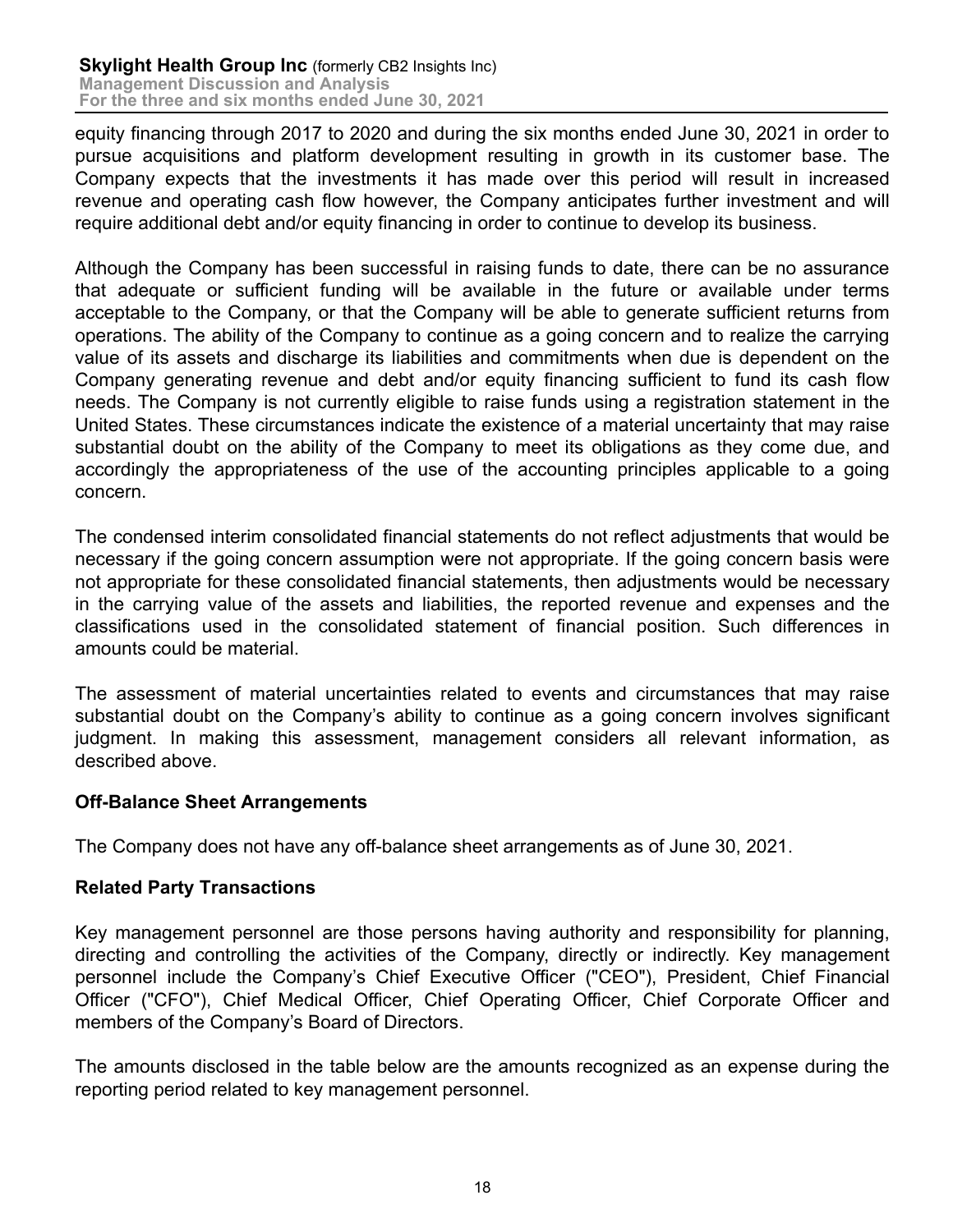## **Skylight Health Group Inc** (formerly CB2 Insights Inc)

**Management Discussion and Analysis** 

**For the three and six months ended June 30, 2021**

| (in 000's of dollars)                   | Three months ended<br><b>June 30,</b> |      | <b>Six months ended June</b><br>30, |      |
|-----------------------------------------|---------------------------------------|------|-------------------------------------|------|
|                                         | 2021                                  | 2020 | 2021                                | 2020 |
|                                         | \$                                    | S    |                                     | \$   |
| Salary and short-term employee benefits | 522                                   | 121  | 745                                 | 224  |
| Share based compensation                | 180                                   | 44   | 302                                 | 100  |
| Directors' fees                         | 54                                    | 94   | 131                                 | 94   |
| <b>Professional services</b>            |                                       | 14   |                                     | 30   |
|                                         | 756                                   | 273  | 1.178                               | 448  |

#### **New accounting standards issued but not yet effective**

## Amendments to IAS 1 - Presentation of financial statements ("IAS 1")

In January 2020, the IASB issued Classification of Liabilities as Current or Non-current (Amendments to IAS 1). The amendments aim to promote consistency in applying the requirements by helping companies determine whether debt and other liabilities with an uncertain settlement date should be classified as current (due or potentially due to be settled within one year) or non-current. The amendments include clarifying the classification requirements for debt a Company might settle by converting it into equity. The amendments are effective for annual reporting periods beginning on or after January 1, 2023, with earlier application permitted. The Company is currently evaluating the impact of this amendment.

#### **Use of estimates and judgments**

The preparation of the financial statements requires management to make judgments, estimates and assumptions that affect the application of accounting policies and the reported amounts of assets and liabilities at the date of the financial statements and reporting amounts of revenues and expenses during the reporting period. Estimates and assumptions are continually evaluated and are based on management's experience and other factors, including expectations of future events that are believed to be reasonable under the circumstances. However, actual outcomes may differ materially from these estimates.

The estimates and underlying assumptions are reviewed on an ongoing basis. Revisions to accounting estimates are generally recognized in the period in which the estimates are revised.

Our significant judgments, estimates and assumptions are disclosed in note 3 of the audited Consolidated Financial Statements for the year ended December 31, 2020.

#### **Disclosure Controls and Procedures and Internal Controls Over Financial Reporting**

There were no significant changes in the Company's internal controls over financial reporting that occurred during the three and six months ended June 30, 2021, that have materially affected, or are reasonably likely to have materially affected, the Company's internal controls over financial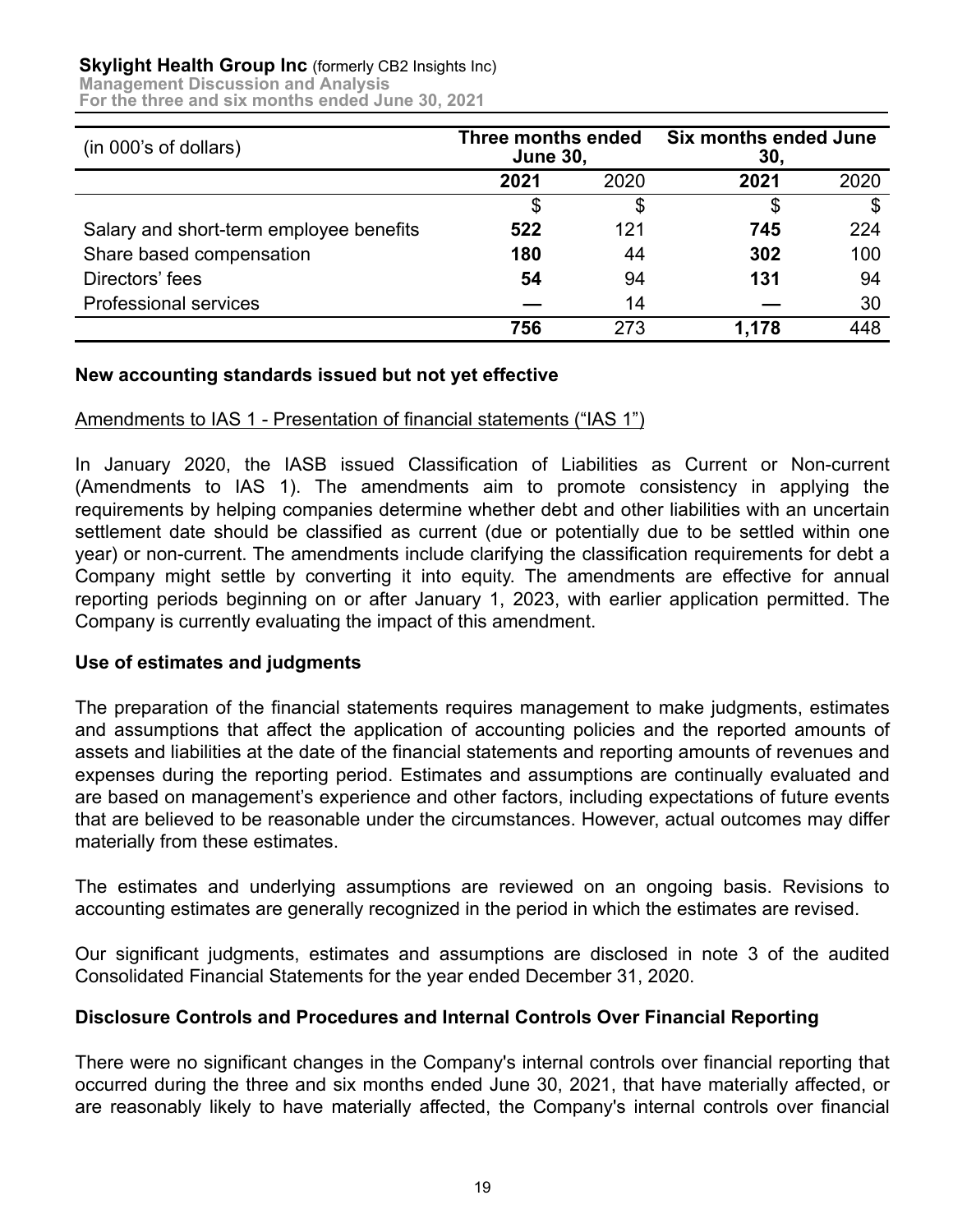reporting. A control system, no matter how well conceived or operated, can only provide reasonable, not absolute, assurance that the objectives of the control system are met.

## **Risk Factors**

The following section describes specific and general risks that could affect the Company. These risks and uncertainties are not the only ones the Company is facing. Additional risks and uncertainties not presently known to the Company, or that it currently deems immaterial, may also impair its operations. If any such risks actually occur, the business, financial condition, liquidity, and results of the Company's operations could be materially adversely affected. The risk factors described below should be carefully considered by readers.

## *Limited Operating History*

The Company, while incorporated in November 2014, began carrying on business in 2017 and has only very recently begun to generate revenue. The Company is therefore subject to many of the risks common to early-stage enterprises, including under-capitalization, cash shortages, limitations with respect to personnel, financial, and other resources, and lack of revenues. There is no assurance that the Company will be successful in achieving a return on shareholders' investment and likelihood of success must be considered in light of the early stage of operations.

## *Going Concern*

The Company has historically not generated cash flow from operations. The Company is devoting significant resources to its business, however there can be no assurance that it will generate positive cash flow from operations in the future. The Company may continue to incur negative consolidated operating cash flow and losses. For the three and six months ended June 30, 2021, the Company had negative cash flows from operations of \$2.6 million and \$4.3 million, respectively, and reported a net loss of \$4.8 million and \$7.2 million, respectively. To the extent that the Company has negative cash flow in future periods, the Company may need to deploy a portion of its cash reserves to fund such negative cash flow.

## *Risks Associated with Acquisitions*

As part of the Company's overall business strategy, the Company may pursue strategic acquisitions designed to expand its operations in both existing and new jurisdictions. Future acquisitions may expose it to potential risks, including risks associated with: (a) the integration of new operations, services and personnel; (b) unforeseen or hidden liabilities; the diversion of resources from the Company's existing business and technology; (d) potential inability to generate sufficient revenue to offset new costs; (e) the expenses of acquisitions; or (f) the potential loss of or harm to relationships with both employees and existing users resulting from its integration of new businesses. In addition, any proposed acquisitions may be subject to regulatory approval.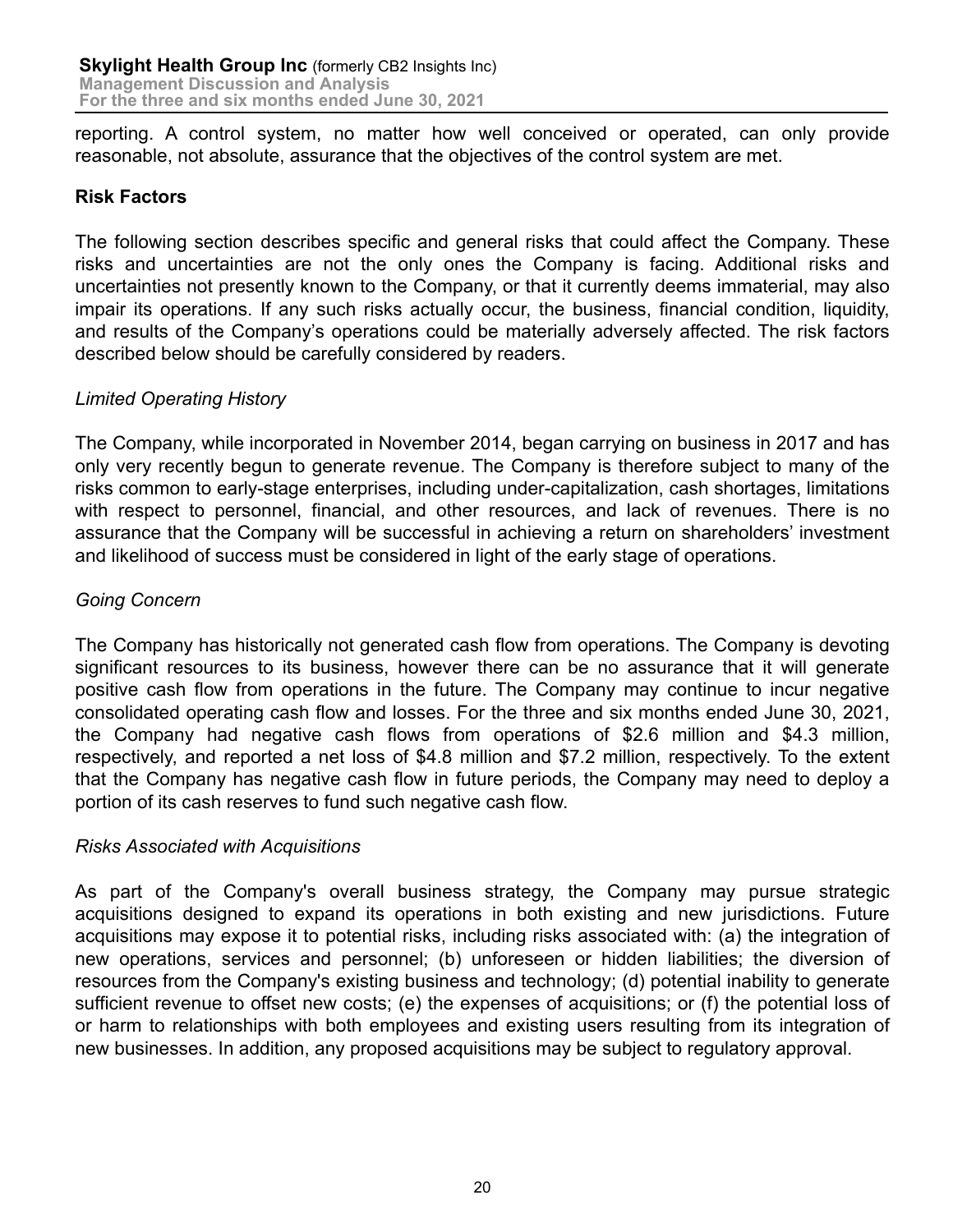## *The Company is dependent on its relationships with the Skylight Health PCs*

The Company is dependent on its relationships with the "Skylight Health PCs", which are affiliated professional entities that the Company does not own, to provide healthcare services, and the Company's business would be harmed if those relationships were disrupted or if the arrangements with the Skylight Health PCs become subject to legal challenges.

A prohibition on the corporate practice of medicine by statute, regulation, board of medicine, attorney general guidance, or case law, exists in certain of the U.S. states in which the Company operates. These laws generally prohibit the practice of medicine by lay persons or entities and are intended to prevent unlicensed persons or entities from interfering with or inappropriately influencing providers' professional judgment. Due to the prevalence of the corporate practice of medicine doctrine, including in certain of the states where the Company conducts its business, it does not own the Skylight Health PCs and contracts for healthcare provider services for its members through administrative services agreements ("ASAs") with such entities and controls these entities through succession agreements with the providers. As a result, the Company's ability to receive cash fees from the Skylight Health PCs is limited to the fair market value of the services provided under the ASAs. To the extent the Company's ability to receive cash fees from the Skylight Health PCs is limited, the Company's ability to use that cash for growth, debt service or other uses at the Skylight Health PC may be impaired and, as a result, the Company's results of operations and financial condition may be adversely affected.

The Company's ability to perform medical and digital health services in a particular U.S. state is directly dependent upon the applicable laws governing the practice of medicine, healthcare delivery and fee splitting in such locations, which are subject to changing political, regulatory, and other influences. The extent to which a U.S. state considers particular actions or relationships to constitute the practice of medicine is subject to change and to evolving interpretations by medical boards and state attorneys general, among others, each of which has broad discretion. There is a risk that U.S. state authorities in some jurisdictions may find that the Company's contractual relationships with the Skylight Health PCs, which govern the provision of medical and digital health services and the payment of administrative and operations support fees, violate laws prohibiting the corporate practice of medicine and fee splitting. The extent to which each state may consider particular actions or contractual relationships to constitute improper influence of professional judgment varies across the states and is subject to change and to evolving interpretations by state boards of medicine and state attorneys general, among others. Accordingly, the Company must monitor its compliance with laws in every jurisdiction in which it operates on an ongoing basis, and the Company cannot provide assurance that its activities and arrangements, if challenged, will be found to be in compliance with the law. Additionally, it is possible that the laws and rules governing the practice of medicine, including the provision of digital health services, and fee splitting in one or more jurisdictions may change in a manner adverse to the Company's business. While the ASAs prohibit the Company from controlling, influencing or otherwise interfering with the practice of medicine at each Skylight Health PC, and provide that physicians retain exclusive control and responsibility for all aspects of the practice of medicine and the delivery of medical services, there can be no assurance that the Company's contractual arrangements and activities with the Skylight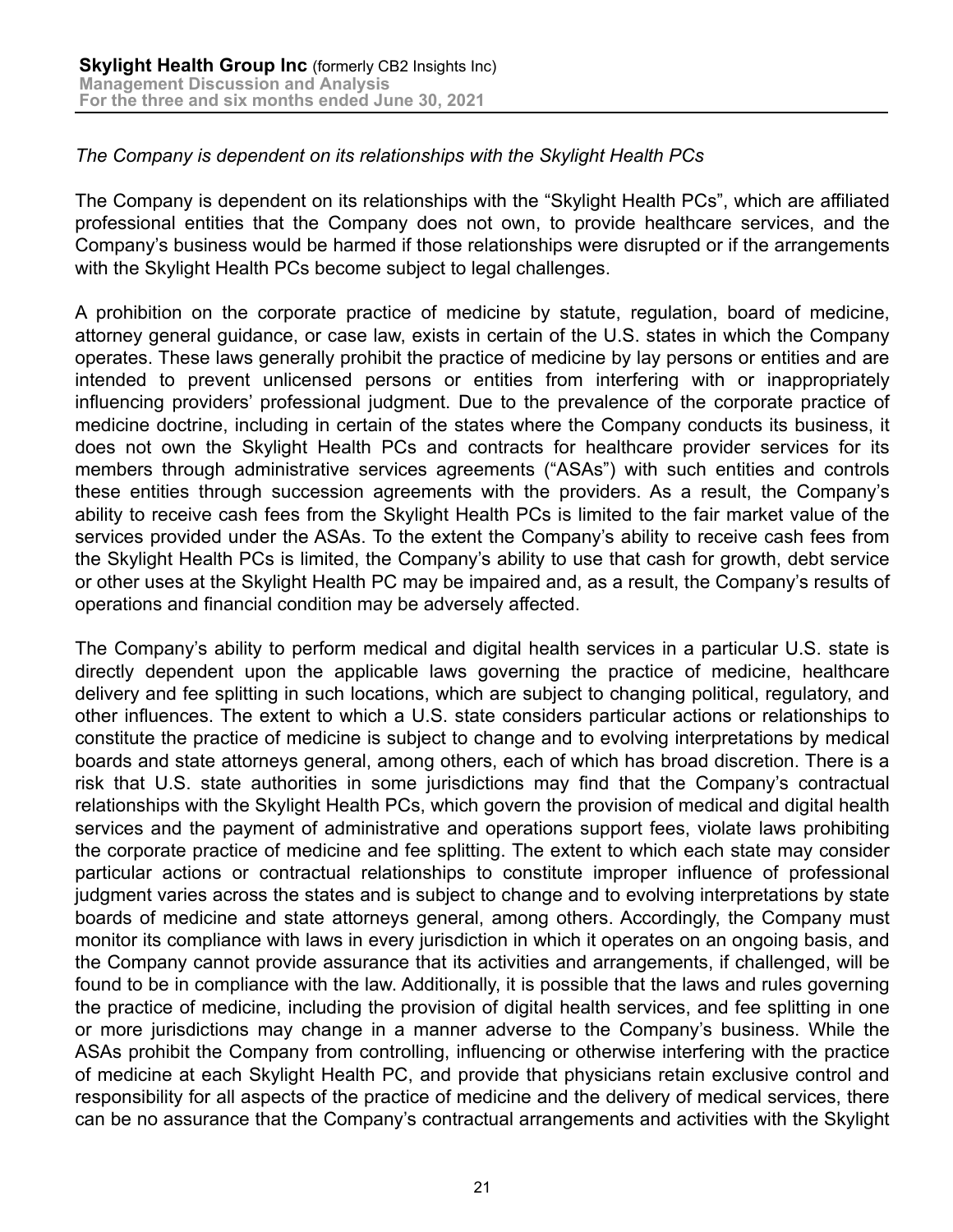Health PCs will be free from scrutiny from U.S. state authorities, and the Company cannot guarantee that subsequent interpretation of the corporate practice of medicine and fee splitting laws will not circumscribe the Company's business operations. State corporate practice of medicine doctrines also often impose penalties on physicians themselves for aiding the corporate practice of medicine, which could discourage providers from participating in the Company's network of physicians. If a successful legal challenge or an adverse change in relevant laws were to occur, and the Company was unable to adapt its business model accordingly, the Company's operations in affected jurisdictions would be disrupted, which could harm its business.

## *Operational Risks*

The Company will be affected by a number of operational risks and the Company may not be adequately insured for certain risks, including: labour disputes; catastrophic accidents; fires; blockades or other acts of social activism; changes in the regulatory environment; impact of noncompliance with laws and regulations; natural phenomena, such as inclement weather conditions, floods, earthquakes and ground movements. There is no assurance that the foregoing risks and hazards will not result in personal injury or death, environmental damage, adverse impacts on the Company's operation, costs, monetary losses, potential legal liability, and adverse governmental action, any of which could have an adverse impact on the Company's future cash flows, earnings, and financial condition. Also, the Company may be subject to or affected by liability or sustain loss for certain risks and hazards against which the Company cannot insure or which the Company may elect not to insure because of the cost. This lack of insurance coverage could have an adverse impact on the Company's future cash flows, earnings, results of operations and financial condition.

## *Financial Projections May Prove Materially Inaccurate or Incorrect*

The Company's financial estimates, projections and other forward-looking information accompanying this document were prepared by the Company without the benefit of reliable historical industry information or other information customarily used in preparing such estimates, projections and other forward-looking statements. Such forward-looking information is based on assumptions of future events that may or may not occur, which assumptions may not be disclosed in such documents. Investors should inquire of the Company and become familiar with the assumptions underlying any estimates, projections or other forward-looking statements. Projections are inherently subject to varying degrees of uncertainty and their achievability depends on the timing and probability of a complex series of future events.

There is no assurance that the assumptions upon which these projections are based will be realized. Actual results may differ materially from projected results for a number of reasons including increases in operating expenses, changes or shifts in regulatory rules, undiscovered and unanticipated adverse industry and economic conditions, and unanticipated competition. Accordingly, investors should not rely on any projections to indicate the actual results the Company and its subsidiaries might achieve.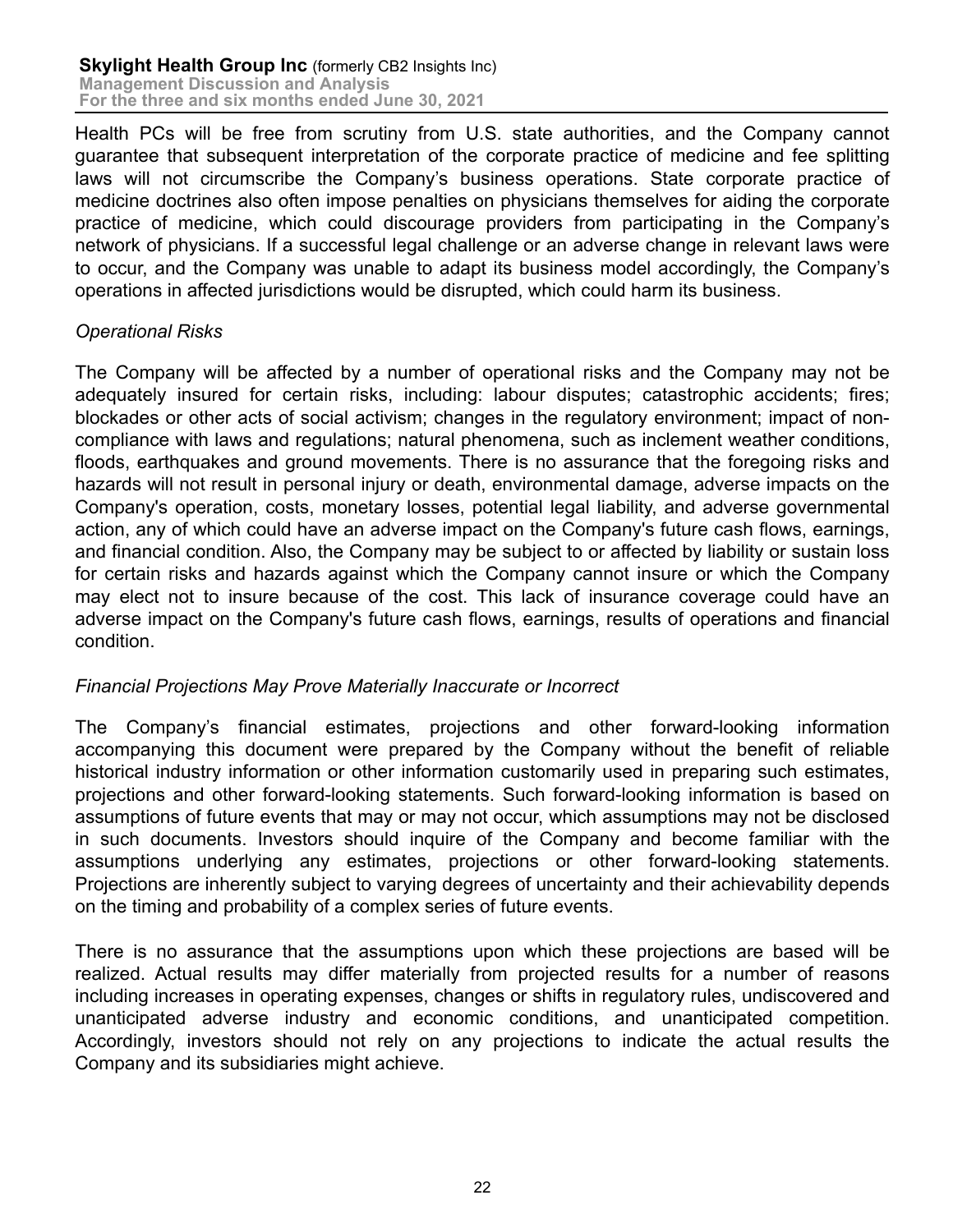## *Difficulty to Forecast*

The Company must rely largely on its own market research to forecast sales as detailed forecasts are not generally obtainable from other sources at this early stage of the Company's business. A failure in the demand for its services to materialize as a result of competition, technological change or other factors could have a material adverse effect on the business, results of operations, and financial condition of the Company.

#### *Public Health Crises such as the COVID-19 Pandemic and other Uninsurable Risks*

Events in the financial markets have demonstrated that businesses and industries throughout the world are very tightly connected to each other. General global economic conditions seemingly unrelated to the Company or to the medical health services sector, including, without limitation, interest rates, general levels of economic activity, fluctuations in the market prices of securities, participation by other investors in the financial markets, economic uncertainty, national and international political circumstances, natural disasters, or other events outside of the Company's control may affect the activities of the Company directly or indirectly. The Company's business, operations and financial condition could also be materially adversely affected by the outbreak of epidemics or pandemics or other health crises. For example, in late December 2019, a novel coronavirus ("COVID-19") originated, subsequently spread worldwide and on March 11, 2020, the World Health Organization declared it was a pandemic. The risks of public health crises such as the COVID-19 pandemic to the Company's business include without limitation, the ability to raise funds, employee health, workforce productivity, increased insurance premiums, limitations on travel, the availability of industry experts and personnel, disruption of the Company's supply chains and other factors that will depend on future developments beyond the Company's control. In particular, the continued spread of the coronavirus globally, prolonged restrictive measures put in place in order to control an outbreak of COVID-19 or other adverse public health developments could materially and adversely impact the Company's business in the United States. There can be no assurance that the Company's personnel will not ultimately see its workforce productivity reduced or that the Company will not incur increased medical costs or insurance premiums as a result of these health risks. In addition, the coronavirus pandemic or the fear thereof could adversely affect global economies and financial markets resulting in volatility or an economic downturn that could have an adverse effect on the demand for the Company's service offerings and future prospects. Epidemics such as COVID-19 could have a material adverse impact on capital markets and the Company's ability to raise sufficient funds to finance the ongoing development of its material business. All of these factors could have a material and adverse effect on the Company's business, financial condition, and results of operations. The extent to which COVID-19 impacts the Company's business, including its operations and the market for its securities, will depend on future developments, which are highly uncertain and cannot be predicted at this time, and include the duration, severity and scope of the outbreak and the actions taken to contain or treat the coronavirus outbreak. It is not always possible to fully insure against such risks, and the Company may decide not to insure such risks as a result of high premiums or other reasons. Should such liabilities arise, they could reduce or eliminate any future profitability and result in increasing costs and a decline in the value of the Common Shares of the Company. Even after the COVID-19 pandemic is over, the Company may continue to experience material adverse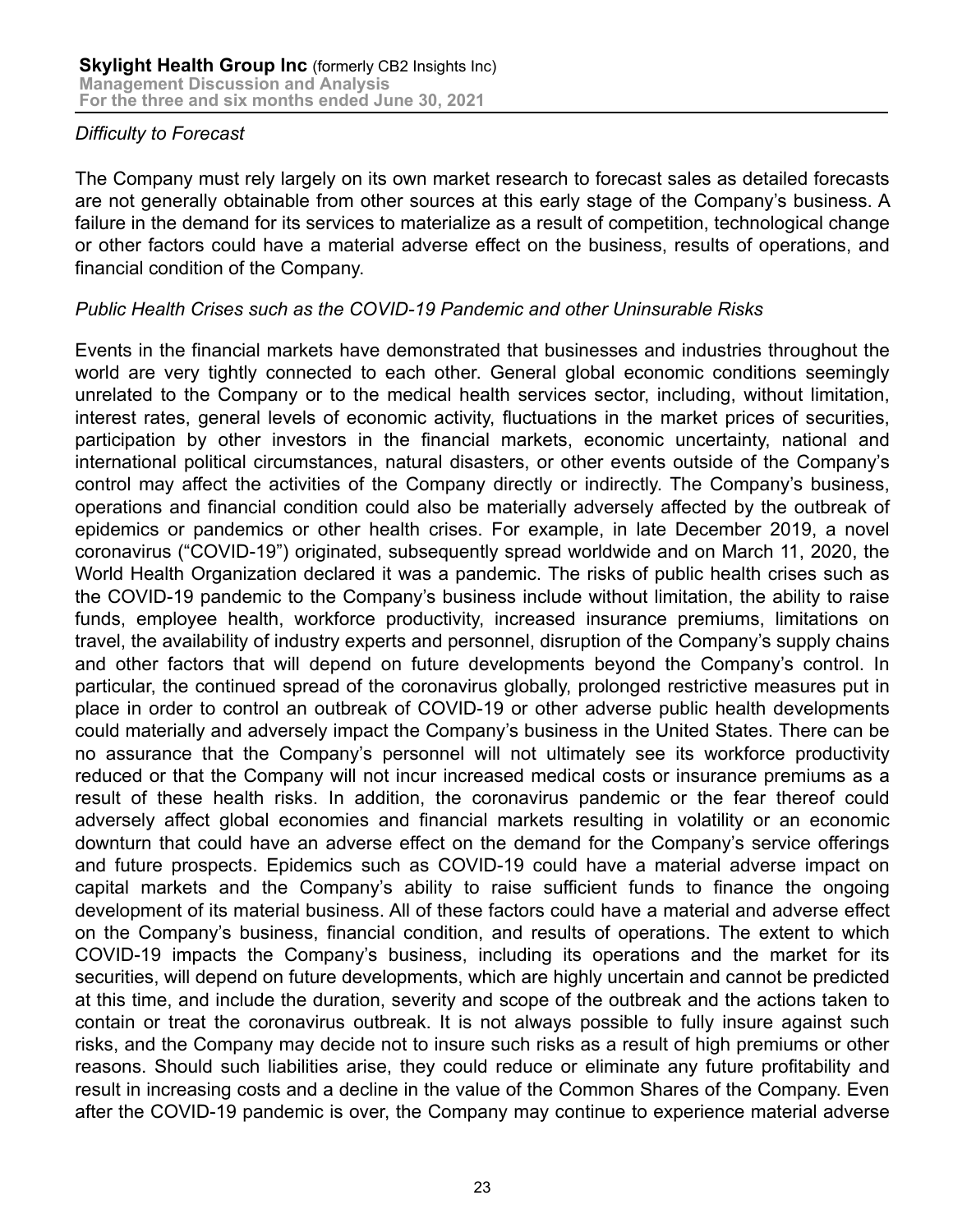effects to its business, financial condition, and prospects as a result of the continued disruption in the global economy and any resulting recession, the effects of which may persist beyond that time. The COVID-19 pandemic may also have the effect of heightening other risks and uncertainties disclosed herein. To date, the COVID-19 crisis has not materially impacted the Company's operations, financial condition, cash flows and financial performance. In response to the outbreak, the Company has instituted operational and monitoring protocols to ensure the health and safety of its employees and stakeholders, which follow the advice of local governments and health authorities where it operates. The Company has adopted a work from home policy where possible. The Company continues to operate effectively whilst working remotely. The Company will continue to monitor developments of the pandemic and continuously assess the pandemic's potential further impact on the Company's operations and business.

## *Economic Environment*

The Company's operations could be affected by the economic context should the unemployment level, interest rates or inflation reach levels that influence consumer trends and consequently, impact the Company's sales and profitability. As well, general demand for banking services and alternative banking or financial services cannot be predicted and future prospects of such areas might be different from those predicted by the Company's management.

## *Global Economic Risk*

Global economic conditions could have an adverse effect on the Company's business, financial condition, or results of operations. Adverse changes in general economic or political conditions in the United States or any of the states within the United States or any jurisdiction in which the Company operates or intends to operate could adversely affect the Company's business, financial condition, or results of operations.

## *Forward Looking Information*

The Company's financial estimates, projections and other forward-looking information accompanying this document were prepared by the Company without the benefit of reliable historical industry information or other information customarily used in preparing such estimates, projections, and other forward-looking statements. Such forward-looking information is based on assumptions of future events that may or may not occur, which assumptions may not be disclosed in such documents. Investors should inquire of the Company and become familiar with the assumptions underlying any estimates, projections, or other forward-looking statements. Projections are inherently subject to varying degrees of uncertainty and their achievability depends on the timing and probability of a complex series of future events.

There is no assurance that the assumptions upon which these projections are based will be realized. Actual results may differ materially from projected results for a number of reasons including increases in operating expenses, changes or shifts in regulatory rules, undiscovered and unanticipated adverse industry and economic conditions, and unanticipated competition.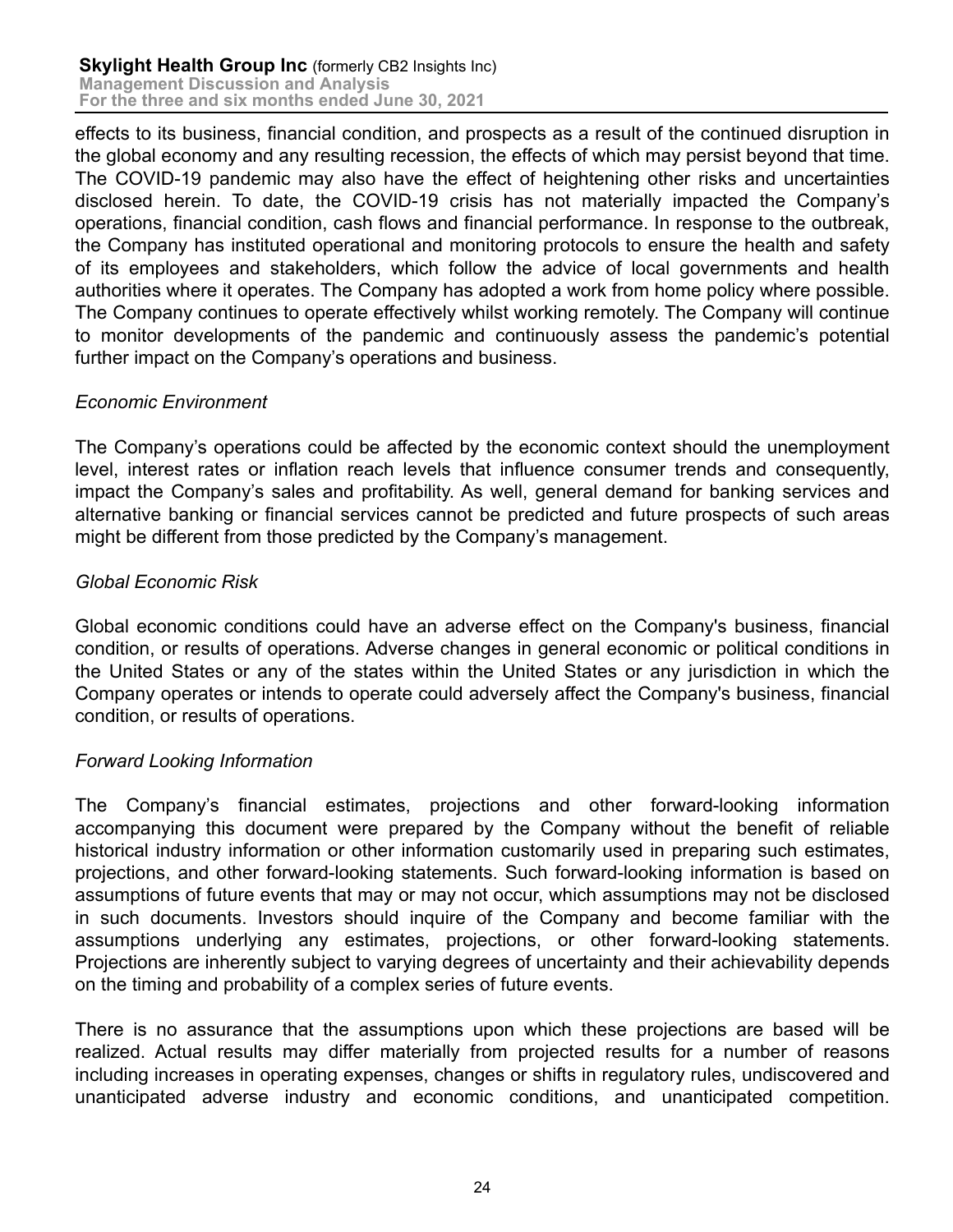Accordingly, investors should not rely on any projections to indicate the actual results the Company and its subsidiaries may achieve.

## *US Securities*

The Company's common shares are listed on the Nasdaq, and as such, the Company must satisfy the Nasdaq's continued listing requirements, or risk possibly delisting, which would have a material adverse effect on our business and it would make it more difficult to buy or sell our securities and to obtain accurate quotations, and the price of our common stock could suffer a material decline. In addition, a delisting would impair our ability to raise capital through the public markets, could deter broker-dealers from making a market in or otherwise seeking or generating interest in our securities and might deter certain institutions and persons from investing in our securities at all. There can be no assurance that we will be able to maintain compliance with Nasdaq's continued listing requirements.

## *Multi-Jurisdictional Disclosure System*

Due to the decrease in our common share price, the Company is no longer eligible to utilize the multi-jurisdictional disclosure system (MJDS). As a result, the Company will no longer be afforded the ability to prepare and file its disclosure reports and other information with the SEC incorporating (accordance with) the disclosure requirements of Canada and will now be required to file the same reports that a non-MJDS eligible foreign private issuer (FPI) is required to file with the SEC, including the requirement to file an Annual Report on Form 20-F with financial statements audited under rules of the Public Company Accounting Oversight Board ("PCAOB"), the additional costs of which will be significant. The Company does not have PCAOB audits completed on its December 31, 2019 or December 31, 2020 financial statements. Accordingly, the Company may not be able to timely file its Annual Report on Form 20-F for the year ended December 31, 2021 (the "2021 20-F") which is due on or prior to April 30, 2022. If the Company is unable to timely file its 2021 20-F, there will be several consequences, including, but not limited to, (i) the Company will no longer be in compliance with the continued listing requirements of the Nasdaq Capital Market and will receive a deficiency notice and the Company's securities that are listed on Nasdaq may be subject to delisting and (ii) the Company will not be able to file a registration statement with the SEC until such time as the 2021 20-F is filed (and will not be able to utilize a Form F-3 for at least one year) which will limit our ability to conduct financings in the U.S.

#### *Competition – General*

There is potential that the Company will face intense competition from other companies, some of which can be expected to have longer operating histories and more financial resources and marketing experience than the Company. Increased competition by larger and better financed competitors could materially and adversely affect the business, financial condition, and results of operations of the Company. To remain competitive, the Company will require a continued high level of investment in research and development, marketing, sales, and client support.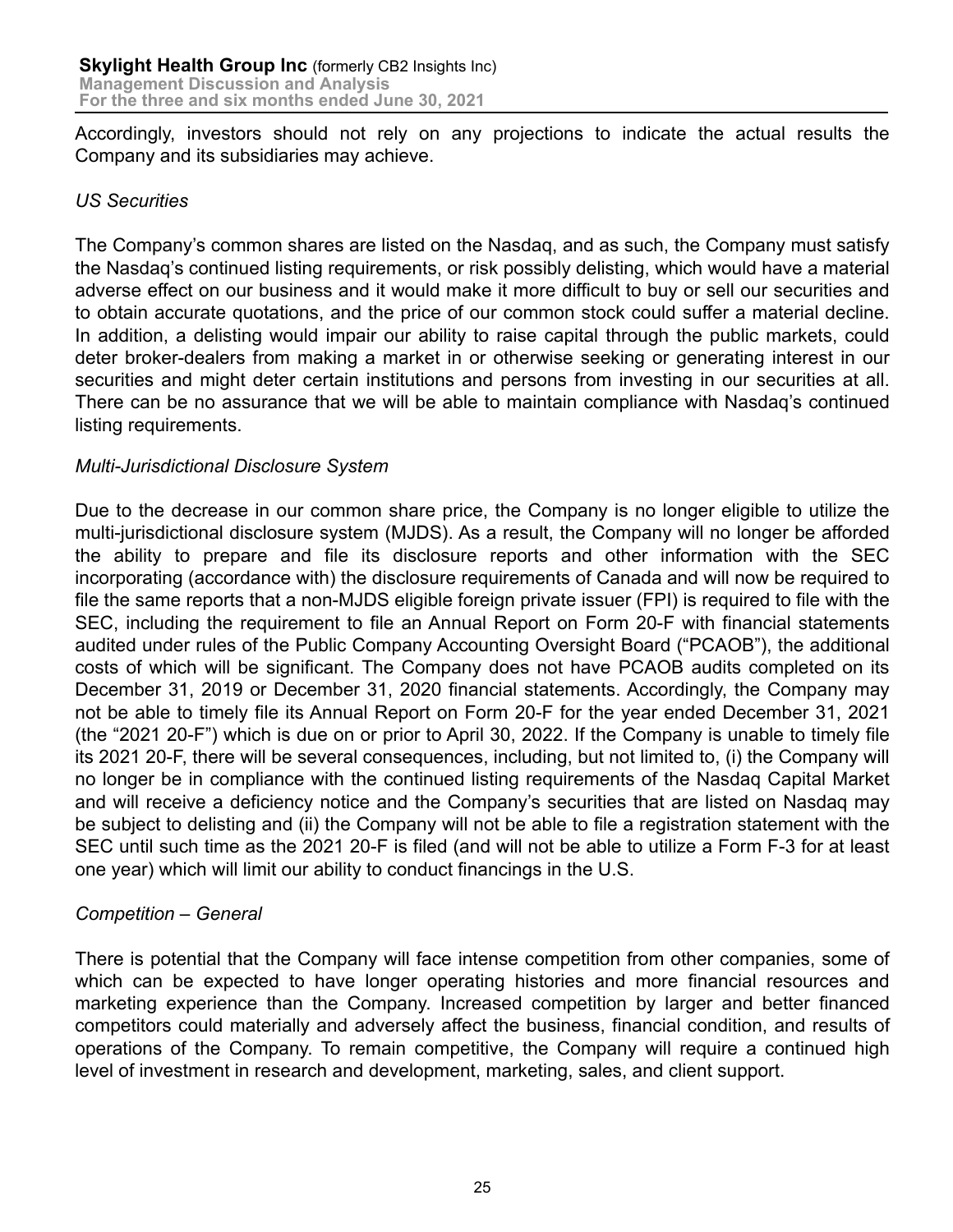#### *Competition Healthcare Information Systems*

The healthcare information systems market is highly competitive on a local, national and international level. The Company believes that the primary competitive factors in this market are:

- quality service and support;
- price:
- product features, functionality and ease of use;
- ability to comply with new and changing regulations;
- ongoing product enhancements; and
- reputation and stability of the vendor.

For example, the current electronic medical record market in Canada is currently dominated by Telus Health and the Company will face substantial competition from Telus Health and other established competitors, which have greater financial, technical, and marketing resources than it does. Its competitors could use their greater resources to modify their product offerings to incorporate platform functionality among doctors, patients, pharmacies and licensed producers in a comparable manner to the Company. The Company's competitors also have a larger installed base of users, longer operating histories and greater name recognition than the Company will.

There can be no assurance that the Company will successfully differentiate its current and proposed products from the products of its competitors, or that the marketplace will consider the products of the Company to be superior to competing products.

#### *Competition – Health Care Clinics*

The industry is intensely competitive, and the Company competes with other companies that may have greater financial resources and facilities. Numerous other businesses are expected to compete in the clinic space and provide additional patient services.

#### *Management of Growth*

The Company may be subject to growth-related risks including capacity constraints and pressure on its internal systems and controls. The ability of the Company to manage growth effectively will require it to continue to implement and improve its operational and financial systems and to expand, train, and manage its employee base. The inability of the Company to deal with this growth may have a material adverse effect on the Company's business, financial condition, results of operations and prospects.

#### *Reliance on Management*

The success of the Company is dependent upon the ability, expertise, judgment, discretion, and good faith of its management. While employment agreements are customarily used as a primary method of retaining the services of key employees, these agreements cannot assure the continued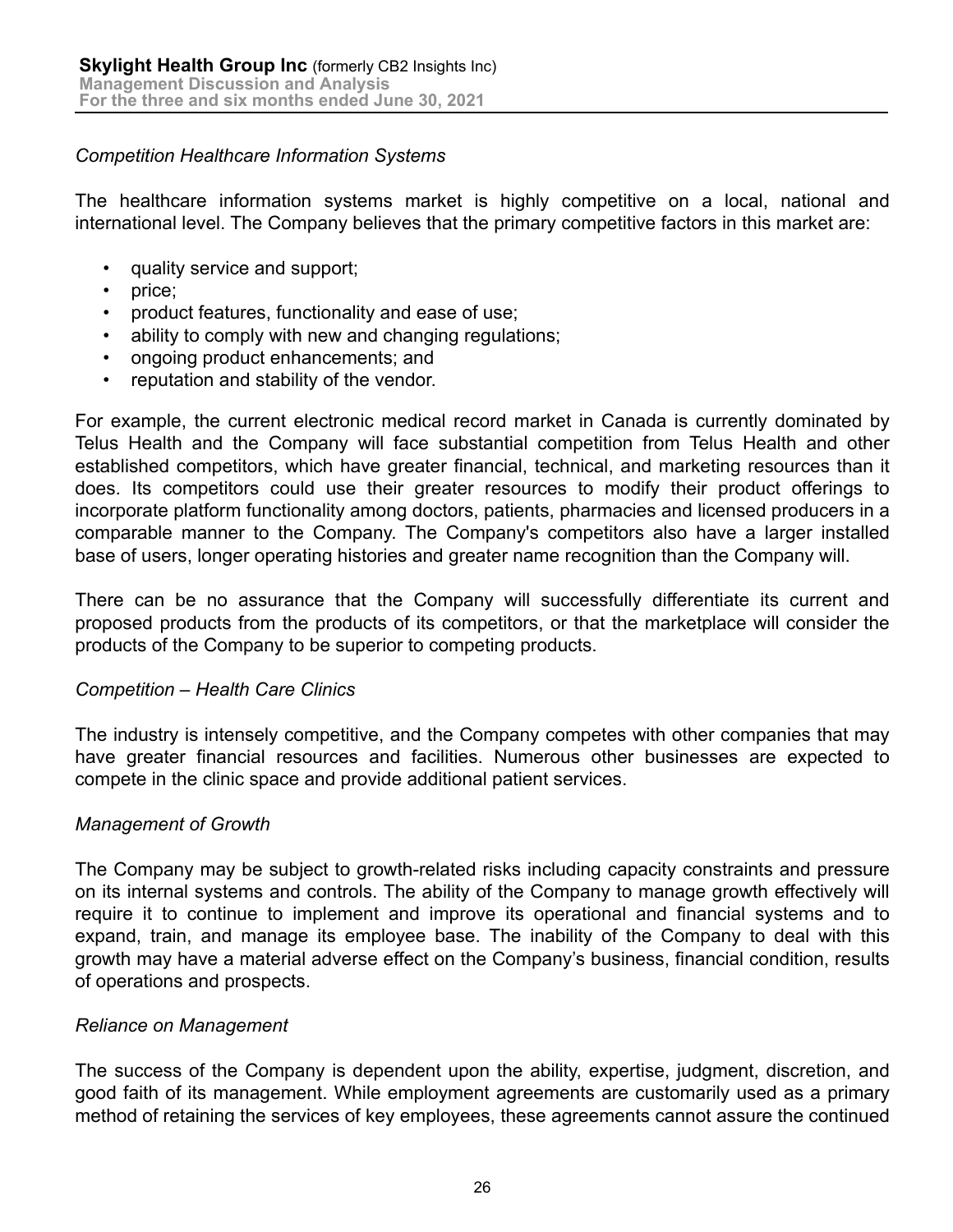services of such employees. Any loss of the services of such individuals could have a material adverse effect on the Company's business, operating results, or financial condition.

## *Dependence on suppliers and skilled labour*

The ability of the Company to compete and grow will be dependent on it having access, at a reasonable cost and in a timely manner, to skilled labour, equipment, parts, and components. No assurances can be given that the Company will be successful in maintaining its required supply of skilled labour, equipment, parts, and components.

## *Risks Related to Software and Product Development*

The Company continues to develop software and products. Inherent risks include:

- Lack of experience and commitment of team The project manager is the leader and the most responsible person. An inexperienced manager can jeopardize the completion of a project.
- Unrealistic deadlines Software projects may fail when deadlines are not properly set. Project initialization, completion date and time must be realistic.
- Improper budget Cost estimation of a project is very crucial in terms of project success and failure. Low cost with high expectations of large projects may cause project failure.
- Lack of resources Software and hardware resources may not be adequate. Lack of resources in terms of manpower is also a critical risk factor of software failure.
- Personnel hiring The Company will be subject to extensive hiring requirements across all of its business lines as well as a need to release underperforming employees in order to perform and grow at the rate it intends. Staffing requirements may not be properly attained or assigned for/to specific tasks or company needs.
- Understanding problems of customers Many customers are not technical in terms of software terminologies and may not understand the developer's point of view. Developers may interpret information differently from what is provided by the clients.
- Inappropriate design Software designers have a major role in the success or failure of the project if a design is inappropriate for the project.
- Market demand obsolete Market demand may become obsolete while a project is still in progress.

#### *Risk of Safeguarding Against Security & Privacy Breaches*

A security or privacy breach could: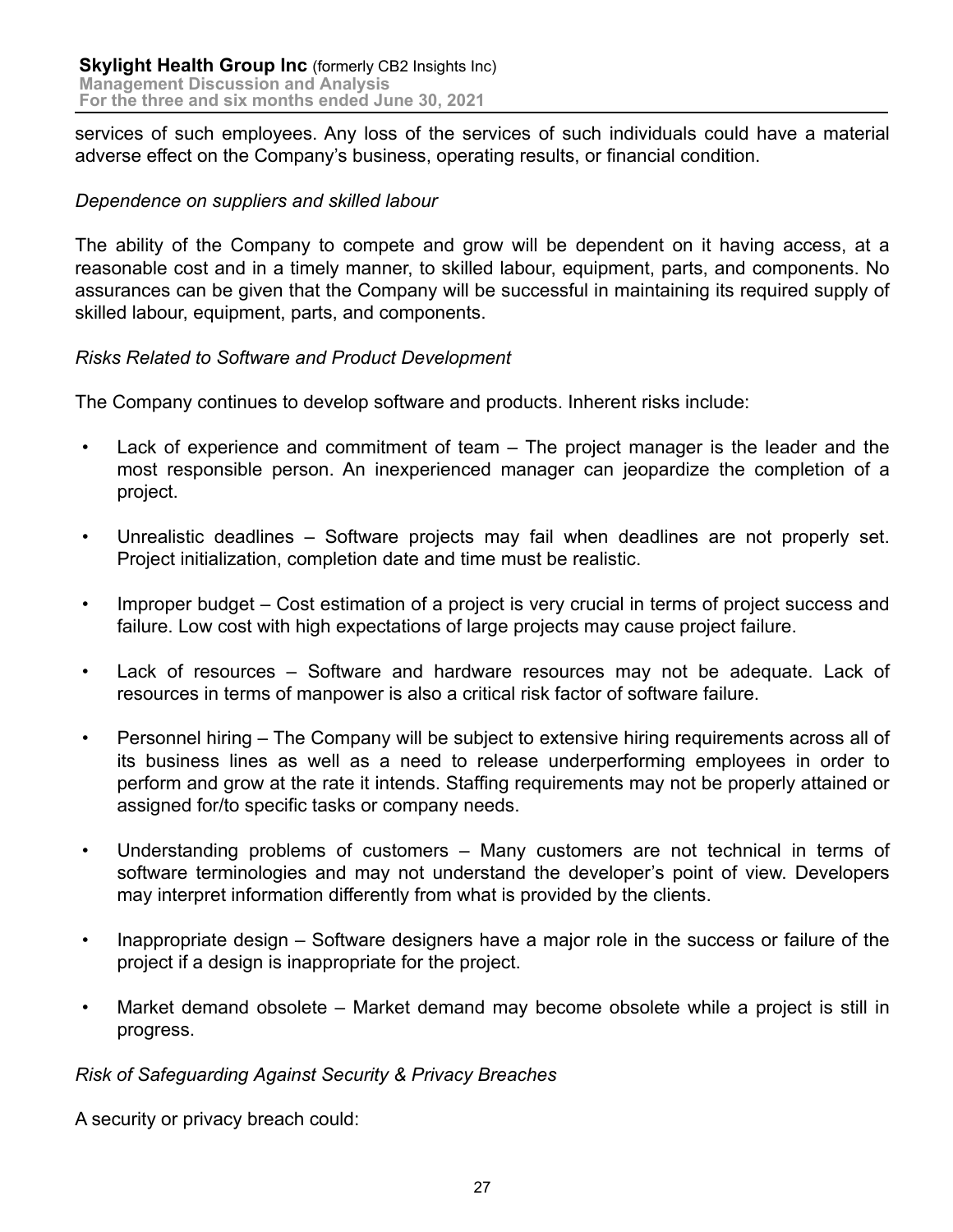- expose the Company and Company to additional liability and to potentially costly litigation;
- increase expenses relating to the resolution of these breaches;
- deter potential customers from using our services; and
- decrease market acceptance of electronic commerce transactions.

As a provider of software technology, the Company and Company are at risk of exposure to a security or privacy breach of its system which could lead to potentially costly litigation, deter potential customers from using its services, or bring about additional liability of the Company and Company. The Company and Company cannot assure that the use of applications designed for data security and integrity will address changing technologies or the security and privacy concerns of existing and potential customers. Although the Company and Company require that agreements with service providers who have access to sensitive data include confidentiality obligations that restrict these parties from using or disclosing any data except as necessary to perform their services under the applicable agreements, there can be no assurance that these contractual measures will prevent the unauthorized disclosure of sensitive data. If the Company and Company are unable to protect the security and privacy of our electronic transactions and data, our business will be materially adversely affected.

## *Risks Inherent in the Health Clinic Industry*

Changes in operating costs (including costs for maintenance, insurance), inability to obtain permits required to conduct clinical business operations, changes in health care laws and governmental regulations, and various other factors may significantly impact the ability of the Company to generate revenues. Certain significant expenditures, including legal fees, borrowing costs, maintenance costs, insurance costs and related charges must be made to operate the Company's clinic operation, regardless of whether the Company is generating revenue.

#### *Material Impact of PIPEDA/HIPPA Legislation on the Company's Business*

Regulations under PIPEDA/HIPAA governing the confidentiality and integrity of protected health information are complex and are evolving rapidly. As these regulations mature and become better defined, the Company anticipates that they will continue to directly impact our business. Achieving compliance with these regulations could be costly and distract management's attention from its operations. Any failure on the Company's part to comply with current or future regulations could subject it to significant legal and financial liability, including civil and criminal penalties. In addition, development of related federal and state regulations and policies regarding the confidentiality of health information or other matters could positively or negatively affect our business.

The Company's investments in the United States and Canada are subject to applicable antimoney laundering laws and regulations.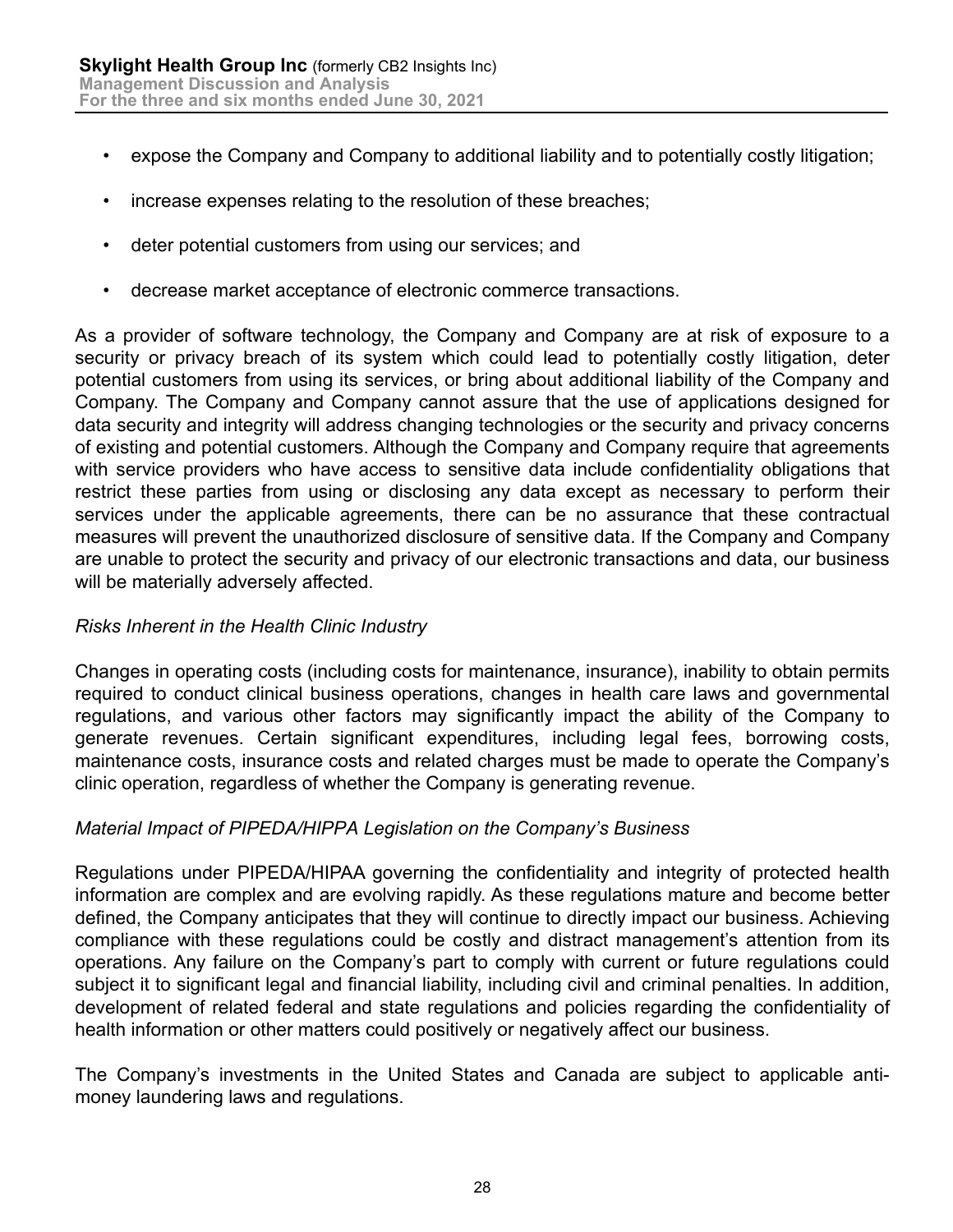The Company is subject to a variety of laws and regulations domestically and in the United States that involve money laundering, financial recordkeeping and proceeds of crime, including the Currency and Foreign Transactions Reporting Act of 1970 (commonly known as the Bank Secrecy Act), as amended by Title III of the Uniting and Strengthening America by Providing Appropriate Tools Required to Intercept and Obstruct Terrorism Act of 2001 (USA PATRIOT Act), the Proceeds of Crime (Money Laundering) and Terrorist Financing Act (Canada), as amended and the rules and regulations thereunder, the Criminal Code (Canada) and any related or similar rules, regulations or guidelines, issued, administered or enforced by governmental authorities in the United States and Canada.

## *In certain circumstances, the Company's reputation could be damaged*

Damage to the Company's reputation can be the result of the actual or perceived occurrence of any number of events, and could include any negative publicity, whether true or not. The increased usage of social media and other web-based tools used to generate, publish, and discuss usergenerated content and to connect with other users has made it increasingly easier for individuals and groups to communicate and share opinions and views regarding the Company and its activities whether true or not. Although the Company believes that it operates in a manner that is respectful to all stakeholders and that it takes care in protecting its image and reputation, the Company will not ultimately have direct control over how it is perceived by others. Reputation loss may result in decreased investor confidence, increased challenges in developing and maintaining community relations and an impediment to the Company's overall ability to advance its projects, thereby having material adverse impact on financial performance, financial condition, cash flows and growth prospects.

#### *Scrutiny of Company's Investments in the United States*

The Company's existing investments in the United States, and any future investments, may become the subject of heightened scrutiny by regulators, stock exchanges and other authorities in Canada. As a result, The Company may be subject to significant direct or indirect interaction with public officials. There can be no assurance that this heightened scrutiny will not in turn lead to the imposition of certain restrictions on the Resulting Issue's ability to invest in the United States or any other jurisdiction, in addition to those described herein.

## *Currency Fluctuations*

Due to the Company's present operations in the United States, and its intention to continue future operations outside Canada, the Company is expected to be exposed to significant currency fluctuations. Recent events in the global financial markets have been coupled with increased volatility in the currency markets.

A substantial amount of the Company's revenue will be earned in US dollars, but a substantial portion of its operating expenses are incurred in Canadian dollars. The Company does not have currency hedging arrangements in place and there is no expectation that the Company will put any currency hedging arrangements in place in the future. The Company does not have currency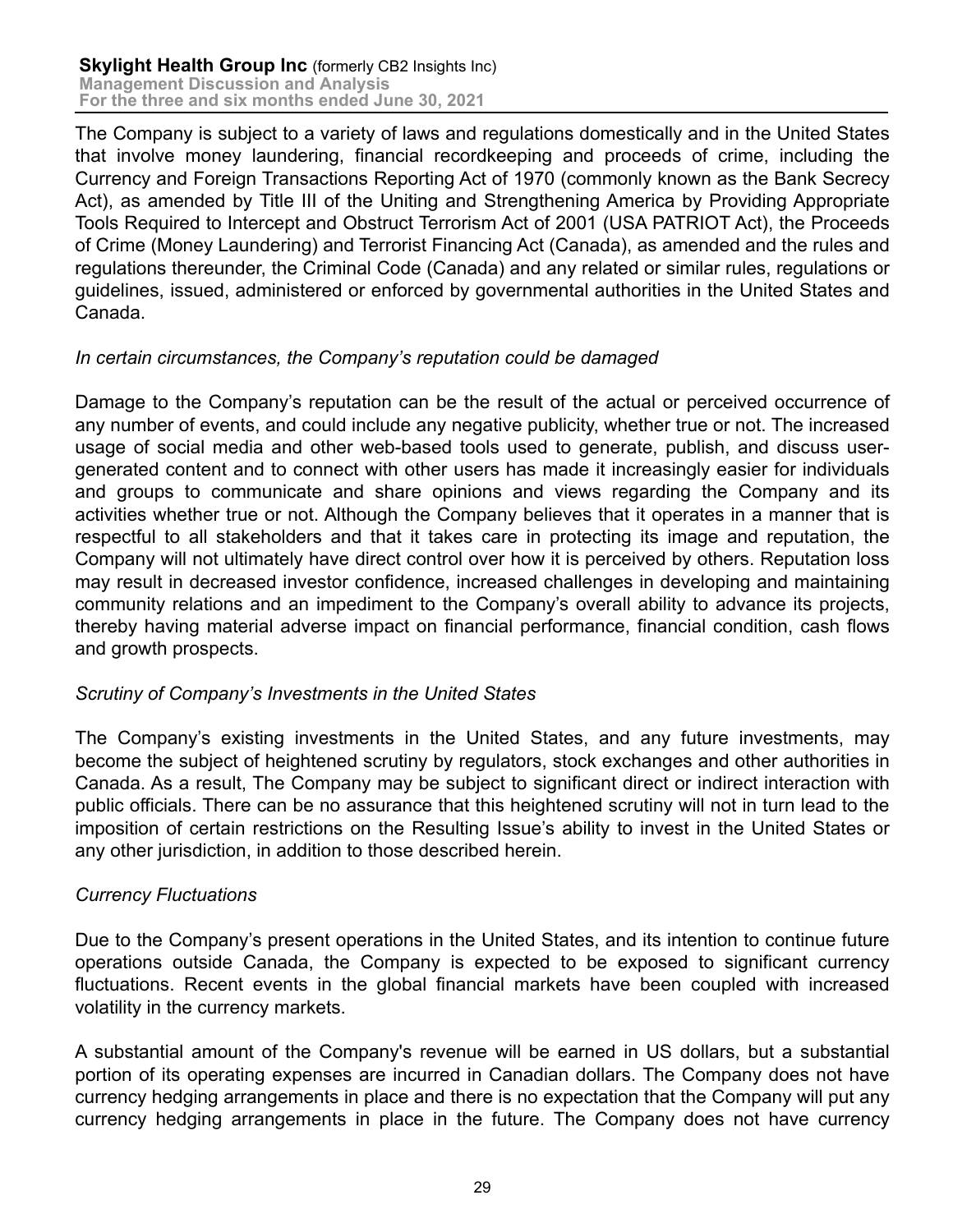hedging arrangements in place and there is no expectation that the Company will put any currency hedging arrangements in place in the future. Fluctuations in the exchange rate between the US dollar and the Canadian dollar, may have a material adverse effect on the Company's business, financial condition, and operating results. The Company may, in the future, establish a program to hedge a portion of its foreign currency exposure with the objective of minimizing the impact of adverse foreign currency exchange movements. However, even if the Company develops a hedging program, there can be no assurance that it will effectively mitigate currency risks.

## *Requirements for Further Financing*

The Company may need to obtain further financing, whether through debt financing, equity financing or other means. The Company must obtain such financing through a combination of equity and debt financing and there can be no assurance that the Company can raise the required capital it needs to build and expand its current operations, nor that the capital markets will fund the business of the Company. Without this additional financing, the Company may be unable to achieve positive cash flow and earnings as quickly as anticipated. There can be no certainty that the Company can obtain these funds, in which case any investment in the Company may be lost. The raising of equity funding would also result in dilution of the equity of the Company's shareholders.

## *Litigation*

The Company may become party to litigation from time to time in the ordinary course of business which could adversely affect its business. Should any litigation in which the Company becomes involved be determined against the Company such a decision could adversely affect the Company's ability to continue operating and the market price for Common Shares and could use significant resources. Even if the Company is involved in litigation and wins, litigation can redirect significant company resources.

# *Conflicts of Interest*

Certain of the directors and officers of the Company are, or may become directors and officers of other companies, and conflicts of interest may arise between their duties as officers and directors of the Company and as officers and directors of such other companies.

# *Health Care Coverage*

There is a possibility that healthcare companies can refuse to cover medical costs.

# *Dividend Policy*

The Company does not presently intend to pay cash dividends on common shares in the foreseeable future, as any earnings are expected to be retained for use in developing and expanding its business. The Company began declaring dividends on its preferred shares that were issued in December 2021. However, the actual number of dividends received from the Company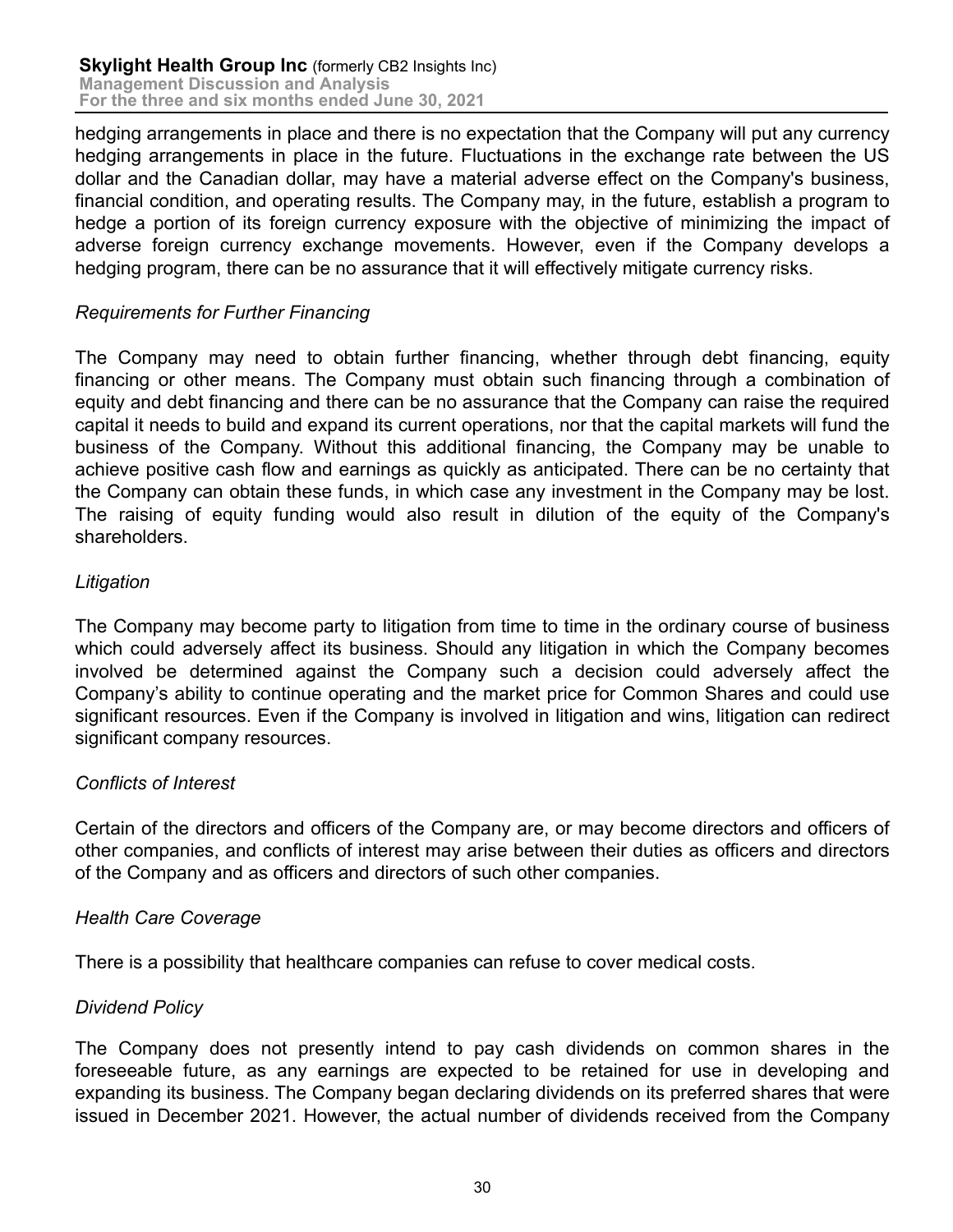will remain subject to applicable corporate law requirements. Any future dividends paid by the Company would be subject to tax and potentially, withholdings.

## **Cautionary Statement Regarding Forward-Looking Information**

Certain information contained in this MD&A and any documents incorporated by reference herein may constitute forward-looking statements, as such term is defined under Canadian, U.S. and any other applicable securities laws. These statements relate to future events or future performance and reflect management's expectations and assumptions regarding the growth, results of operations, performances and business prospects and opportunities of the Company. All statements other than statements of historical fact are forward-looking statements. The use of any of the words "anticipate", "plan", "continue", "estimate", "expect", "may", "intend", "will", "project", "could", "believe", "predict", "potential", "should" or the negative of these terms or other similar expressions are intended to identify forward-looking statements. In particular, information regarding the Company's future operating results and economic performance is forward-looking information. These statements involve known and unknown risks, uncertainties and other factors that may cause actual results, performance, achievements, or events to differ materially from those anticipated, discussed or implied in such forward-looking statements. The Company believes the expectations reflected in such forward- looking statements are reasonable but no assurance can be given that these expectations will prove to be correct and such forward-looking statements included in this MD&A and any documents incorporated by reference herein should be considered carefully and investors should not place undue reliance on them as the Company cannot assure investors that actual results will be consistent with these forward-looking statements. These statements speak only as of the date of this MD&A or the particular document incorporated by reference herein. Such statements are based on a number of assumptions which may prove to be incorrect, including, but not limited to, assumptions about:

- (i) general business and economic conditions;
- (ii) the intentions, plans and future actions of the Company;
- (iii) the business and future activities of the Company after the date of this MD&A;
- (iv) market position, ability to compete and future financial or operating performance of the Company after the date of this Prospectus;
- (v) anticipated developments in operations; the future demand for the products and services developed, produced, supplied, or distributed by the Company;
- (vi) the timing and amount of estimated research & development expenditure in respect of the business of the Company;
- (vii) operating revenue, operating expenditures; success of marketing activities; estimated budgets;
- (viii) currency fluctuations;
- (ix) the sufficiency of the Company's working capital;
- (x) requirements for additional capital;
- (xi) risks associated with obtaining and maintaining the necessary government permits and licenses related to the business;